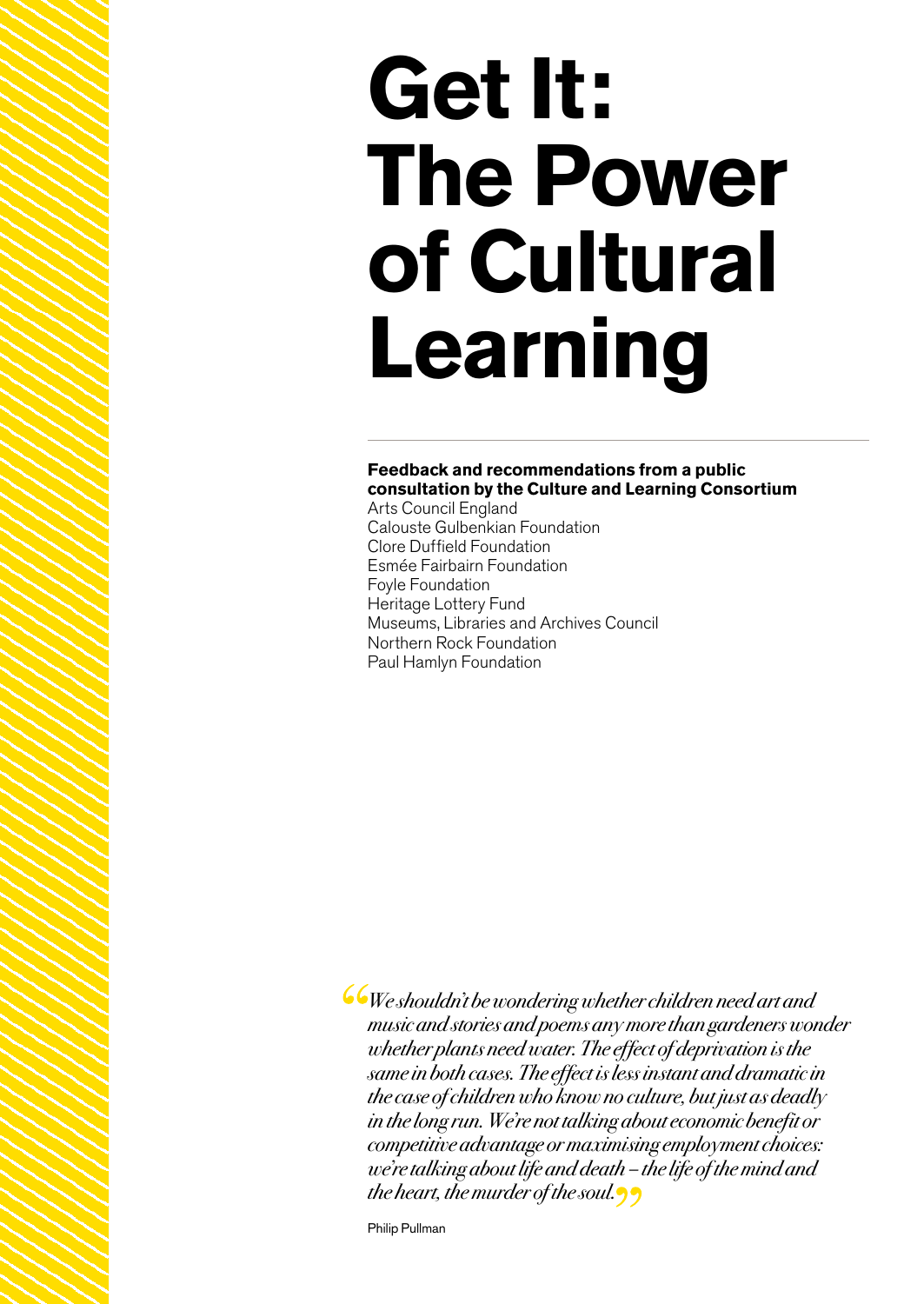# **Contents**









 $\mathcal{L}_{Do\,it, \,watch\,it, \, experience\,it, \,love\,it, \,have}$ it, dismiss it, create it, be transformed by it, join it, admire it, learn it, steal it, make millions from it, get comfort from it, be perverted by it, be repelled by it, be astounded by it, want it … but ignore it? Surely everything or anything except the latter. Children have to be introduced to the arts in every form.

Griff Rhys Jones

от представители на селото на селото на селото на селото на селото на селото на селото на селото на селото на<br>В 11 март 12 март 12 март 12 март 12 март 12 март 12 март 12 март 12 март 12 март 12 март 12 март 12 март 12

| <b>Foreword</b><br><b>Preface</b>                                                                                                                                                              | 2<br>3                                 |
|------------------------------------------------------------------------------------------------------------------------------------------------------------------------------------------------|----------------------------------------|
| <b>Executive Summary</b><br>Ten Key Recommendations                                                                                                                                            | 4<br>6                                 |
| <b>Introduction</b><br>1. Background<br>2. Focus                                                                                                                                               | 12<br>14<br>15                         |
| A new approach to<br>culture and learning<br>1. The scope<br>2. The potential<br>3. The challenges<br>4. A shared approach                                                                     | 16<br>18<br>20<br>22<br>26             |
| <b>Areas for advocacy</b><br>and action with<br>recommendations<br>1. Structures<br>2. Training<br>3. Innovation in practice<br>4. Funding<br>5. Leadership<br>6. A Cultural Learning Alliance | 28<br>30<br>35<br>37<br>40<br>41<br>43 |
| <b>Culture and Learning</b><br><b>Steering Group</b>                                                                                                                                           | 45                                     |
| <b>Acknowledgements</b>                                                                                                                                                                        | 45                                     |

#### **www.cultureandlearning.org.uk**

#### **Disclaimer**

This report summarises the collective views of individuals and organisations involved in a public consultation (February to September 2008) – either by written response to the Demos paper *Culture and Learning: Towards a New Agenda*, or by participation in the seminars and interviews. It does not necessarily represent the views of the Culture and Learning Consortium or Steering Group. The quotes taken from the consultation have been rendered anonymous to ensure that participants in the consultation felt able to express their views as freely as possible.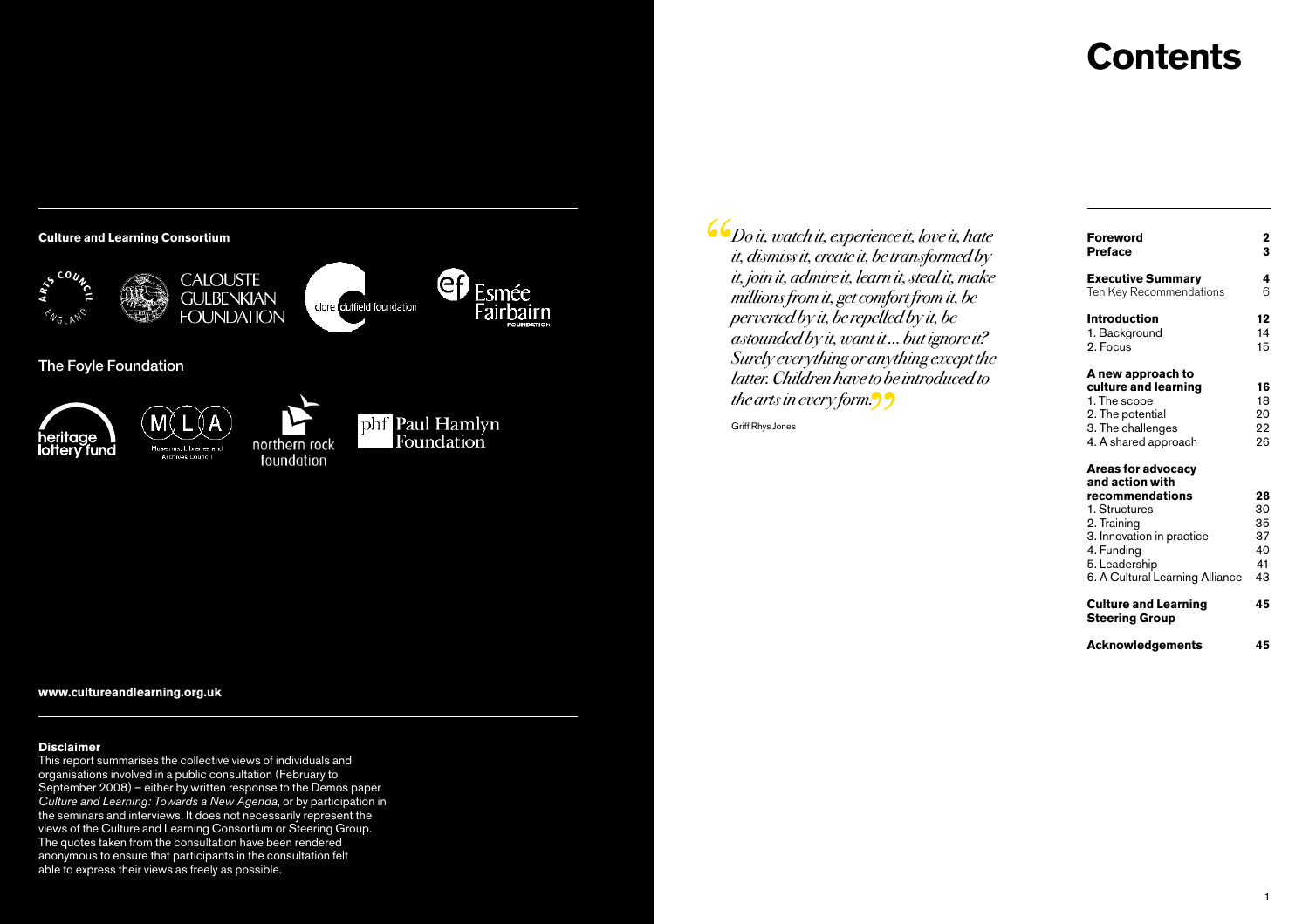# **Foreword**

# **Preface**

#### **The message behind this report is very simple:**

In the economic downturn, funding needs to be protected or ring-fenced to enable cultural learning opportunities to thrive. We want this report to provide a spur for action in focusing attention on the civic engagement and power of cultural learning for personal benefit and the collective good.

Cultural learning happens within and beyond schools, colleges and cultural organisations. There is much great work happening, but if this is to be consolidated, local, regional and central government, together with cultural organisations, artists and funders, must see cultural learning as a basic entitlement and basic skill, of core value in educational, social and emotional attainment for everyone.

The structures exist to support this principle – in the form of the Children's Plan, *Every Child Matters*, *Youth Matters*, Children's Trusts, Public Service Agreements and Local Area Agreements – but all agencies need to sign up to it, and to work together to support it, particularly in a time of recession when so much progress could be lost.

Leadership, advocacy, training and professional development all have a part to play. We need more robust research and more sharing of good practice and next practice. And it is proposed that a time-limited and light-touch agency, the Cultural Learning Alliance, will develop and advocate for a coherent national strategy for cultural learning.

A glance at all the messages throughout this report will reveal a common thread and a shared imperative: from Dame Judi Dench to Philip Pullman, culture is perceived as essential, vital, life-enhancing and life-changing. Culture is oxygen, water, nourishment: society is failing if it cannot provide it to its children and young people.

The key to all of this will be a new shared commitment, and thereby a new coherence: we want to see an active confederation of cultural and educational stakeholders collaborating in putting the case more effectively, working with existing structures and creating new ones if necessary. And there is no time to lose.

#### **Dr Maggie Atkinson**

Group Director Learning and Children, Director of Children's Services, Gateshead Council, and Immediate Past President, Association of Directors of Children's Services

#### **Tony Hall**

Chief Executive, Royal Opera House

#### **Michael Morpurgo**

**Writer** 

Art should be the fourth 'r' alongside reading, writing and arithmetic. Cultural learning feeds every part of our being – our minds, our imagination and our values. <sup>9</sup>

Sir Nicholas Serota, Director, Tate

The implied definition of 'culture' within this report is the arts and heritage, embracing artefacts and works of art, literature and the performing arts. We are talking about:

■ Culture, in all its richness and diversity, experienced as listening, playing, seeing, watching and interacting, performing and composing, making, writing and doing

**Cultural learning taking place within and beyond schools and** other learning institutions, and within all kinds of cultural and heritage organisations

 $\blacksquare$  The power of cultural learning to inspire civic engagement, leading to personal, social and community benefit, and to the growth of our creative economy

 $\blacksquare$  The power of cultural learning to engage individuals and communities who are hard to reach through formal education and institutionalised culture

 $\blacksquare$  The power of cultural learning to transform lives.

We need to build a better cultural and educational infrastructure for the effective delivery of cultural learning. We are calling for recognition of cultural learning as a national priority in education, and education as a priority for cultural organisations.

All those who care about education need to work together to find a common language and shared values around cultural learning, with both sectors coming together to overcome differences of language, practice, priority and funding.

Creativity, Culture & Education (CCE), the new national agency which will fund and manage exciting cultural and creative programmes for young people, is crucial to this dialogue: the principles behind Creative Partnerships (CP) and *Find Your Talent*, both led by CCE, need to have an impact on all children and young people. And the recent landmark report from the Children's Society, *A Good Childhood: Searching for Values in a Competitive Age*, provides a perfect context for this report, and a valuable stimulus for all of us to consider the lives we want children to lead and what we want them to encounter in terms of life experiences, learning and interests, in and out of school.

We would like to thank all the 'cultural learning champions' who have generously provided us with their thoughts and insights for this report, among them actors, architects, dancers, writers, artists, theatre directors, musicians, television producers, cultural leaders, leaders in the fields of education and social care, politicians, parents, children and grandparents. In particular we would like to thank Maggie Atkinson, Tony Hall and Michael Morpurgo, for leading the way in challenging us all to consider the wonder, the potential and the power of cultural learning.

#### **Culture and Learning Consortium:**

Arts Council England Calouste Gulbenkian Foundation Clore Duffield Foundation Esmée Fairbairn Foundation Foyle Foundation Heritage Lottery Fund Museums, Libraries and Archives Council Northern Rock Foundation Paul Hamlyn Foundation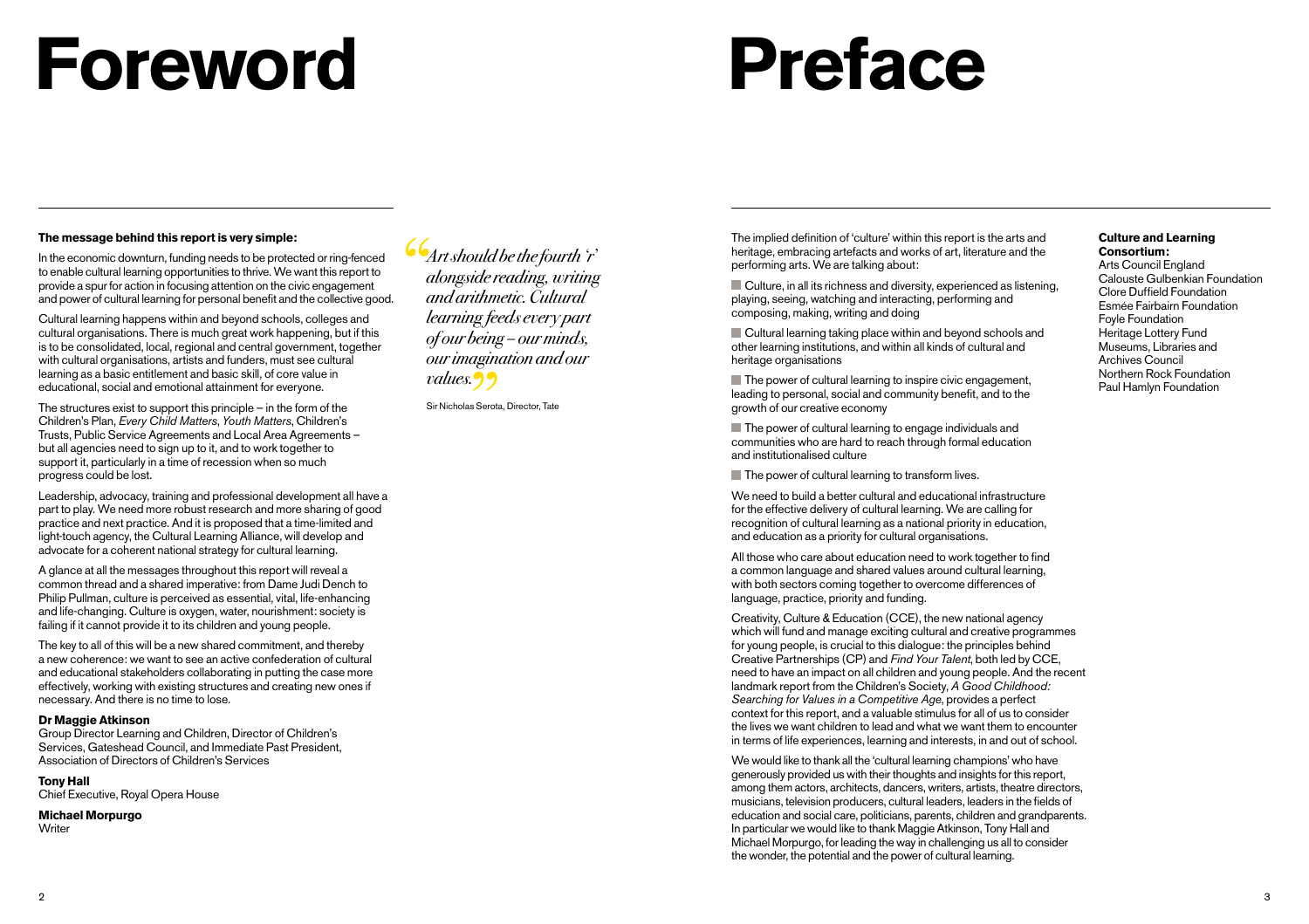# **Executive** Summary Summary

**Co**The best schools are the best because their students, teachers and communities believe learning is about the philosophy, disciplines and practice of the things that lift us out of ourselves and into other realms … Locking all these human essentials together is what makes a society civilised, tolerant, ever-learning. It's what we are for.

Dr Maggie Atkinson, Group Director Learning and Children, Director of Children's Services, Gateshead Council, and Immediate Past President, Association of Directors of Children's Services

#### This report on culture and learning in the  $21<sup>st</sup>$  century is the culmination of an investigation and consultation across formal and informal learning, the arts and heritage. It is the outcome of a series of consultation seminars held in five cultural venues across England, and of interviews with groups of teachers from different parts of the country, plus written responses to a Demos Consultation Paper, *Culture and Learning: Towards a New Agenda*, written by John Holden and published in February 2008.

**The comments and recommendations set out in this report are based on the views expressed through the consultation process. This document is intended as a call to action for all stakeholders.** 

The recommendations that have emerged from the consultation process focus primarily, but not exclusively, on work involving children and young people.

The consultation has clearly revealed a shared belief that cultural learning has the potential to transform people's lives, and that realising this potential will require changing the way in which cultural learning is valued and practised in schools and other learning organisations. The process has further emphasised that embedding culture and learning into the governance structures of cultural organisations is a crucial part of such a transformation.

The consultation shows that, while there is undoubtedly much good practice already in place, there is a strong need to explore and promote ways in which cultural organisations, schools and colleges can work together to successfully develop consistently high-quality cultural learning experiences, in sustainable ways. Making this happen will require the development of a common language and shared understanding of cultural learning across the cultural and learning sectors; an agreed set of standards or benchmarks for cultural learning; an increase in the profile, scale and impact of cultural learning; clarification of the role of effective leadership for cultural learning; and a commitment by local and regional government to work together with cultural and heritage organisations, schools and colleges in order to

It is clear that there is a need to look further at how a cultural organisation's artistic and curatorial imperatives can co-exist with its learning mission – and how any tensions between them might be resolved; how schools and colleges can be supported in establishing cultural learning across the curriculum both within and beyond the classroom; how they can form well-resourced, mutually beneficial partnerships with the cultural sector to provide the creative and cultural opportunities to which every

deliver a 'cultural entitlement' for all children and young people.

child and young person is entitled; and how learning and cultural organisations can jointly extend such aspirations to adult education and lifelong learning.

Additionally there is a requirement to explore how to promote cultural learning in cultural organisations and schools which currently give a low priority to its role, value and potential; and how best to reach those children, young people and adults who do not have access to cultural learning opportunities that can give them enjoyment and selffulfilment, provide them with new skills, feed their talents, and open up new prospects for personal and career development.

It is here that the civic engagement and power of cultural learning can achieve so much, and why this consultation provides a spur for concerted action, supported by joined-up working at local and regional government levels and backed-up by commitment and resources from central government.

**This report is not intended as an end point, but rather as the next step in a process. The following ten recommendations focus on improving the outcomes for children and young people: they are a platform for further discussion, collaboration and action at all levels.**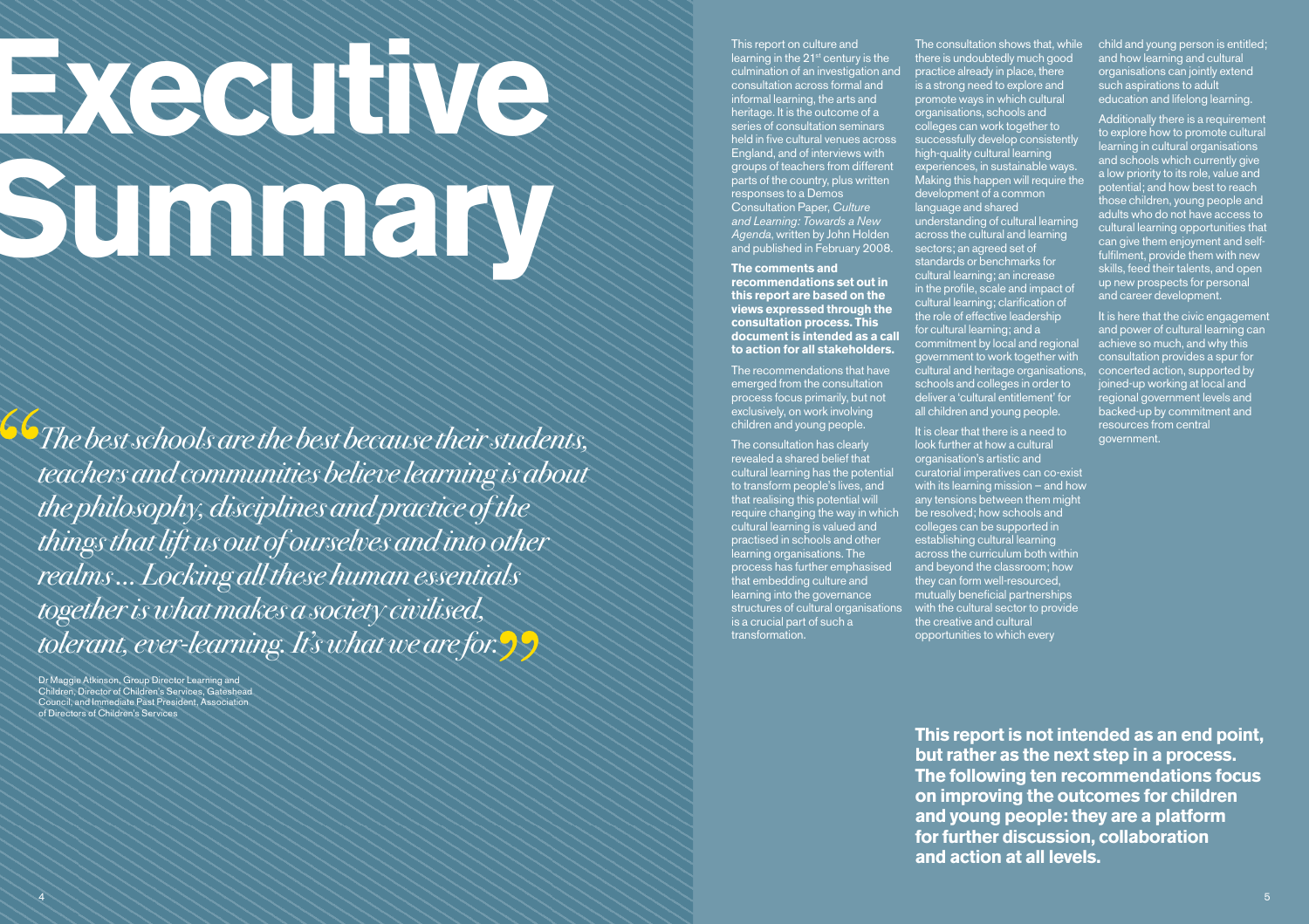Art, music, dance – and culture more broadly – is essential and transformative. It is about who you are.

Tony Hall, Chief Executive, Royal Opera House

**Ten Key Recommendations**  $\widetilde{\mathbf{P}}$ 

**Go** I agree with many of the messages [in this report] about the transformative power of culture, the recognition of the great practice available and the need for cultural infrastructure, schools and other learning settings to work collaboratively together … Both the Department for Children, Schools and Families and my own Department are passionate about improving the cultural offer to children and young people, and agree that it's important that they can access services both in and outside school. I welcome the support that this report gives to the agenda. $\mathcal{D}$ 

Barbara Follett, Minister for Culture, Creative Industries and Tourism

#### **One:**

#### **Central government**

Central government and its agencies should recognise and promote cultural learning as a key element within the curriculum; as of core value in cross-curricular learning; and as the best way to fulfil the commitment to universal cultural entitlement for all children and young people, the *Every Child Matters/Youth Matters* vision and the Children's Plan.

**Two:** 

#### **Local and regional partnerships**

Local authorities and regional agencies should make cultural learning a more explicit part of their planning for children and young people through, for example, existing Public Service Agreements. In parallel, and in the context of the Children's Plan, cultural and learning organisations should aim to work together on cultural learning by building local and regional partnerships through Children's Trusts and Local Area Agreements.

**Three:** 

#### **Schools**

Schools and the wider learning sector should agree what cultural learning means for them and incorporate it as an explicit, core element in their curriculum, and as central to provision for children, families, carers and the wider community, within and beyond the classroom.

**Four:** 

#### **Cultural organisations**

All cultural organisations should give cultural learning a core role in their work, ensuring that the learning function is properly represented at senior management and board level; that the expertise of learning teams is valued and developed; and that the diverse needs of children, families, carers and other learners from the wider community are identified and addressed.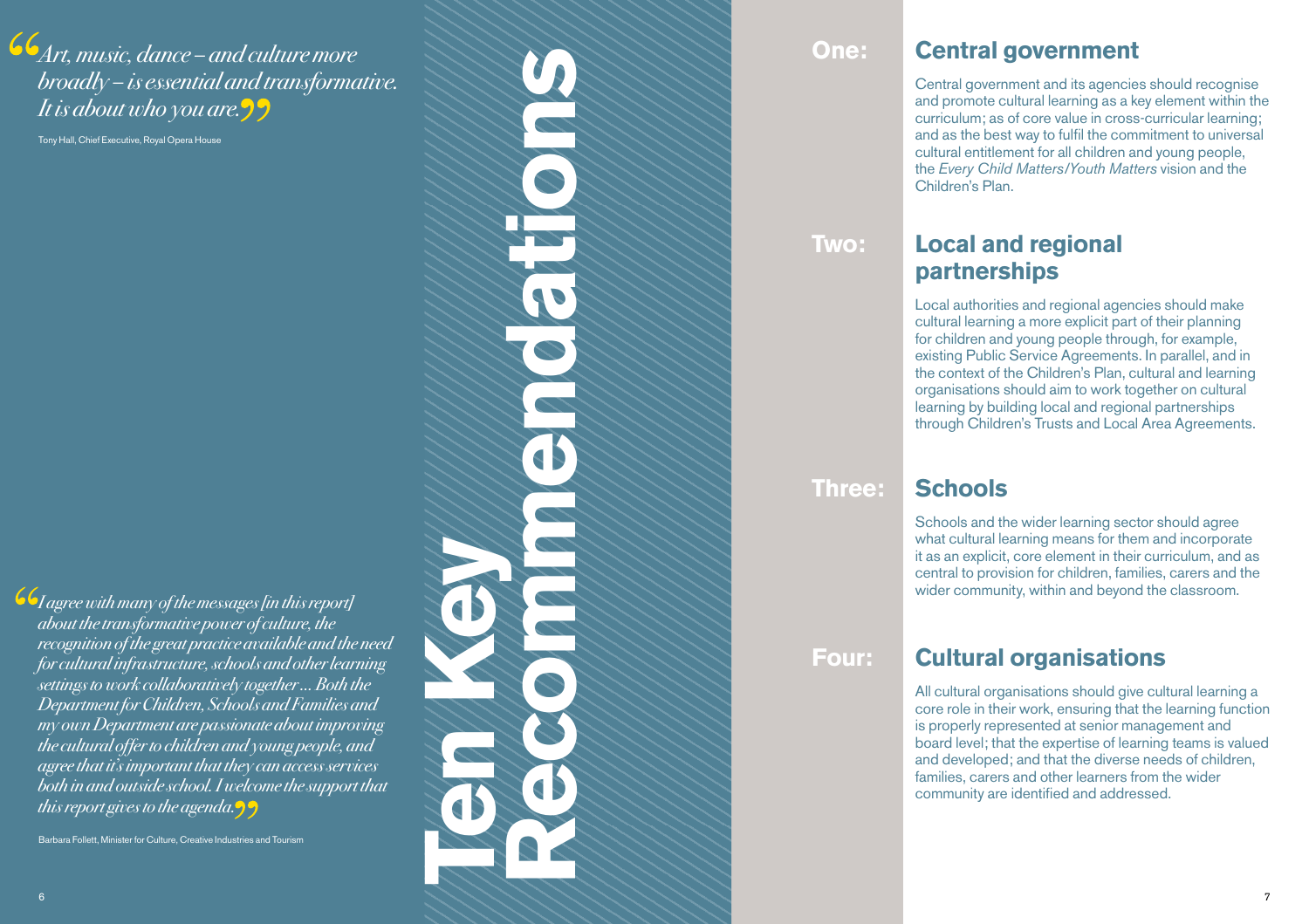#### **Five:**

#### **Inclusion Eight:**

Educational and cultural organisations should continually strive to include those children, young people and adults who do not have access to cultural learning opportunities that can offer them enjoyment and self-fulfilment, provide new skills, feed their talents, and open up new prospects for personal and career development.

#### **Leadership**

Leadership is critical: effective leadership for cultural learning requires commitment from the top. Cultural leaders and leading educationalists should champion the role and potential of learning; cultural and educational leadership programmes should incorporate and promote cultural learning as a core and valued element.

#### **Training and professional development**

Teacher training providers should commit to developing more accessible, high-quality initial training in cultural learning for teachers and other learning practitioners. Equally, the cultural sector should work with qualifications, standards and skills agencies to expand the quality and scope of higher-level professional development courses and qualifications.

We're blessed in this country with hundreds of arts organisations which achieve artistic excellence. Their role in education, particularly their ability to inspire and engage, needs to be recognised. Far from being an add-on or a nice-to-have, the role of arts companies in the education of our children is essential and needs as much support as possible.

Rt. Hon. Ed Vaizey, Shadow Arts Minister

#### **Funding**

Funders of all types, including government, should refine or develop long-term funding models that encourage and support sustained collaborations between cultural and learning organisations.

#### **Nine:**

#### **Sharing and evaluating**

Cultural and education policy bodies should work together to commission more robust research and to create shared, effective models for identifying, evaluating and disseminating best practice in cultural learning – building on such examples as *Inspiring Learning for All,* the Museums, Libraries and Archives Council (MLA) framework.

**Ten:**

#### **Working together**

The learning and cultural sectors should come together to form a Cultural Learning Alliance, for a time-limited period, to develop and advocate for a coherent national strategy for cultural learning drawing on this report's recommendations. The Alliance would work alongside the main cultural and learning bodies, the relevant government departments and their national agencies, and regional and local government agencies.

*These summary recommendations are elaborated upon later in this report, on pages 28–43*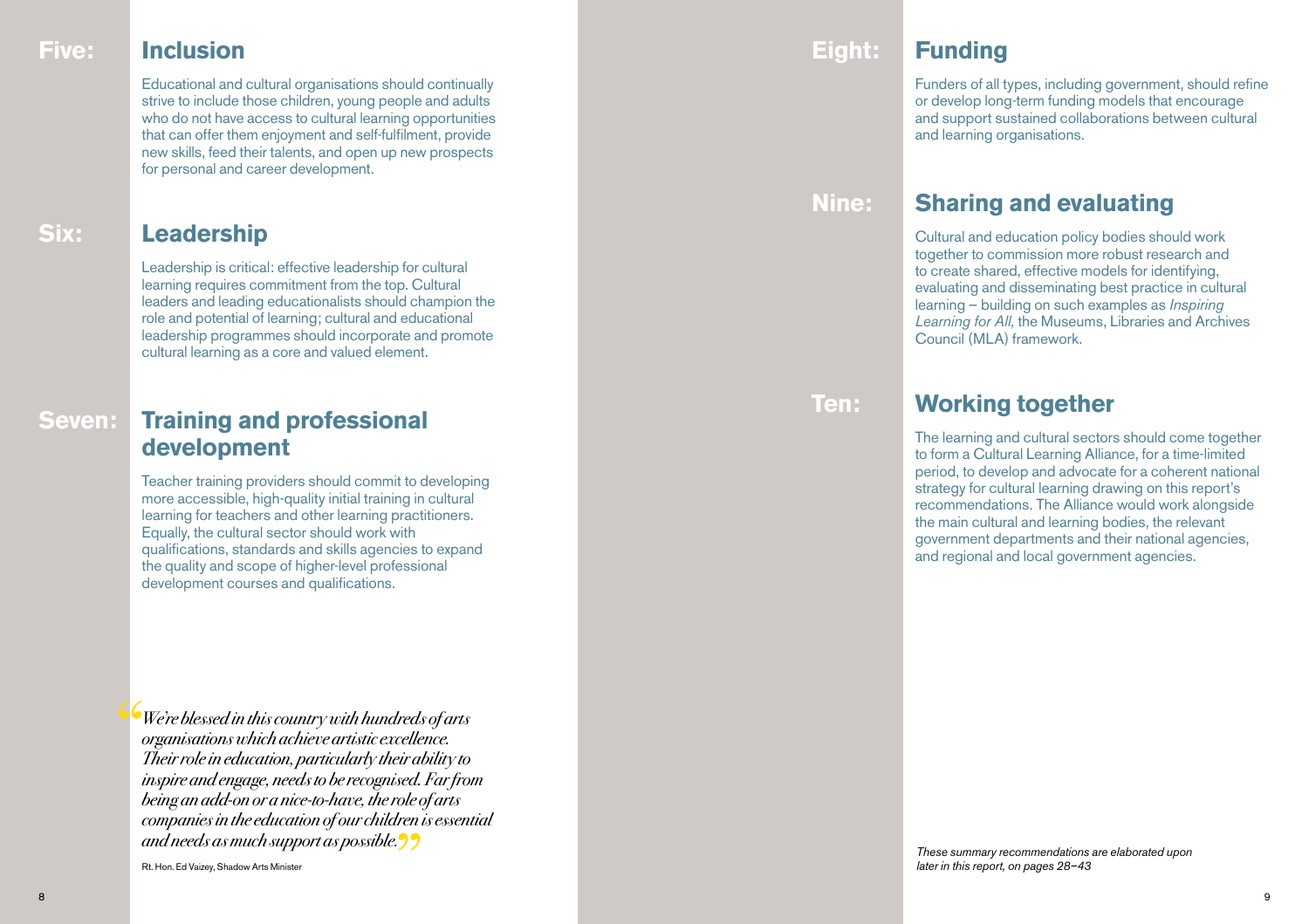My granddaughter trouble. They sent Room. She learnt Her Picasso dove They made it into We sent it to her she liked Picasso

was in a lot of her to The Art a lot there. is beautiful. a postcard. mum who said too.99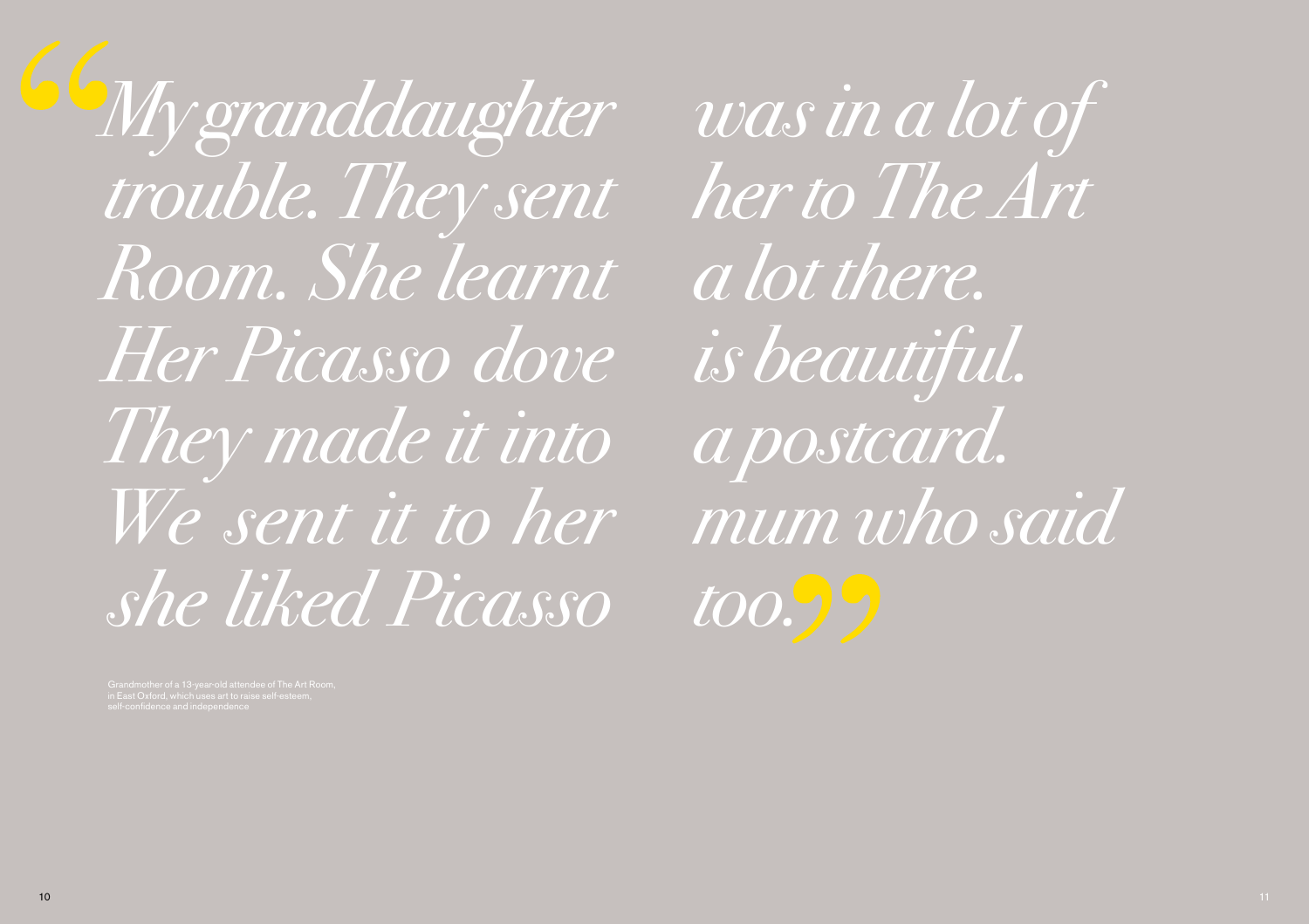**This report sets out the groundwork for a new approach to culture and learning in England, and is based on the findings of an extensive public consultation among practitioners working across the cultural and learning settings.** 

#### **The comments and**

**recommendations set out in this report are based on the views expressed through the consultation process. They give voice to the experience of practitioners working in cultural learning, rather than providing a summary of the ambitions of policymakers and funders. This document is intended as a call to action for all parties engaged, or interested, in the potential of cultural learning.** 

The aim of the proposed new approach is to advance national, regional and local partnerships between cultural and heritage organisations, schools, colleges and other learning settings; and, through this, to secure the provision of high-quality, sustainable and equitable cultural learning opportunities to meet the needs, aspirations and talents of all learners.

This report recognises that cultural learning is a lifelong process, with the potential to engage, benefit and transform the life of every individual. However, the recommendations that have emerged from the consultation process focus primarily on work involving children and young people.

 $\epsilon_A$  lot of assumptions that were previously taken for granted are quickly falling by the wayside in these volatile times. One of these is that our cultural life should be the first thing to be 'cut' when the going gets tough. Instead there is an increasing realisation that the arts are essential to people's wellbeing and that they provide a lifeline in difficult times.

Julian Lloyd-Webber, Musician and Chairman of In Harmony, an orchestral participation programme inspired by the Venezuelan project, *El Sistema*

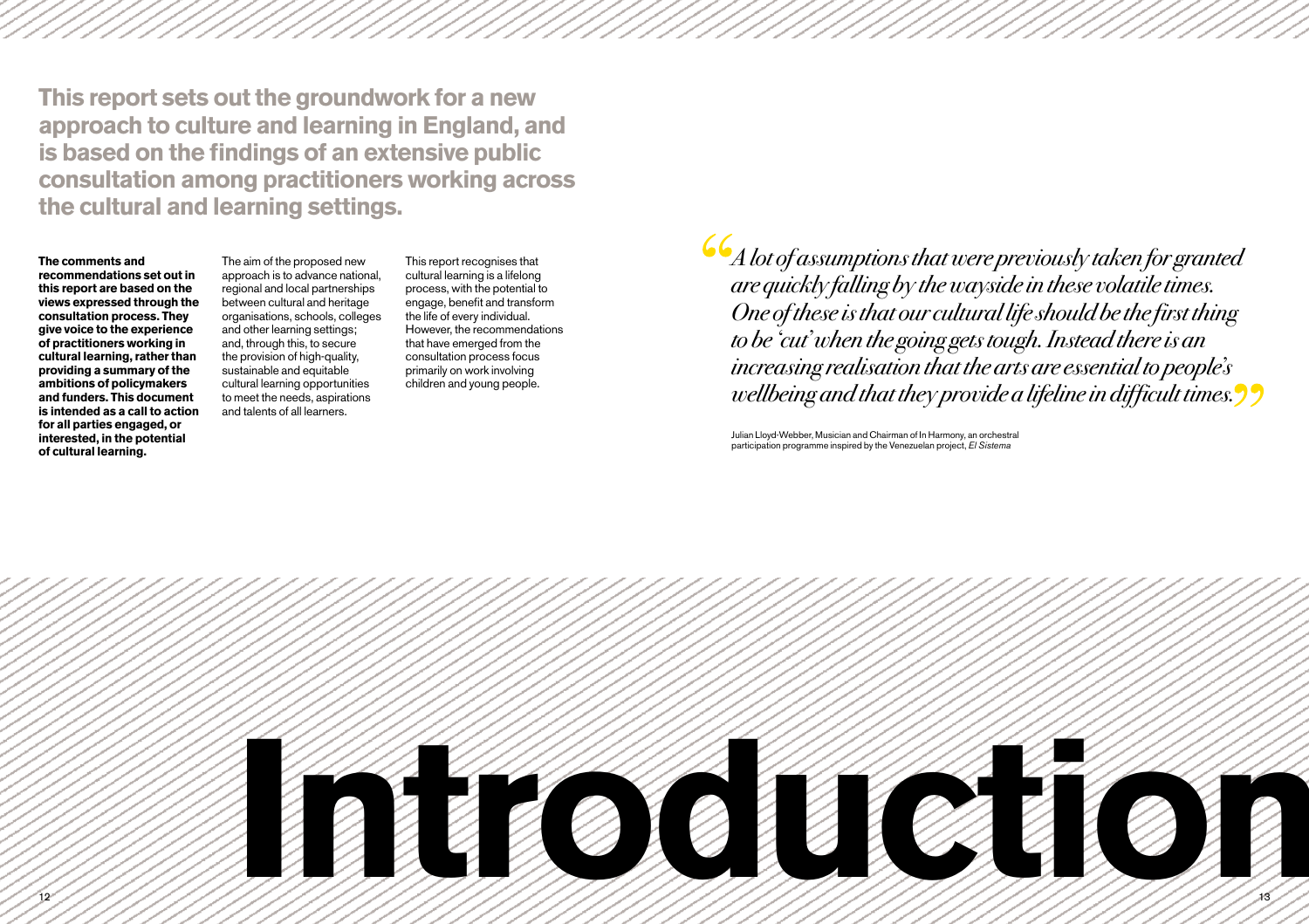# **One: Background**

# **Two: Focus**

In 2007, a group of trusts, foundations and other funding bodies formed a Culture and Learning Consortium to explore the role of learning in cultural organisations and the role of culture in the education sector. This project has been led throughout by a Culture and Learning Steering Group made up of representatives from a range of cultural organisations and funders from within the Consortium (see p.45).

Over the course of the last two years, the Steering Group has undertaken a number of activities to explore the meaning and importance of cultural learning.

To initiate the process, the Group commissioned a Demos Consultation Paper, *Culture and Learning: Towards a New Agenda*. Written by John Holden and published in February 2008,<sup>1</sup> this Paper invited responses to the issues raised, the questions posed, and the proposals made. A background Context Paper, published simultaneously as a web appendix, reviewed the place of education in cultural organisations, providing a historical survey of the development of national educational policy and of education programmes by cultural organisations.

Between February and April 2008 a total of 2,943 copies of the Consultation Paper were mailed or downloaded from the Demos website.

In April 2008, a series of five consultation seminars were held in venues across England: The Sage Gateshead, the Egg in Bath, Tate Liverpool, Birmingham Royal Ballet, and the Southbank Centre in London. These seminars brought together some 85 key people from a range of disciplines working at all levels in museums and galleries, heritage organisations and arts venues, as well as in schools and other learning settings. In addition to the seminars, groups of teachers in the West Midlands and South East of England were interviewed on their views about cultural learning.

Between February and September 2008, a total of 176 responses to the Paper were received from individuals and organisations.

For reasons of data access and time, the focus of the consultation was on culture and learning in England, but the Consortium members hope that, while acknowledging the cultural richness and diversity of other nations, these findings will have resonance and potential application in Scotland, Wales and Northern Ireland.

**This report represents a starting point for future discussion, collaboration and action.**

Stories and poems, drama, dance, and music, are the emotional and intellectual stuff of life. Without them, we cannot grow. We simply shrivel inside.

Michael Morpurgo, Writer

In the initial Consultation Paper, John Holden pointed out that 'culture' has no single definition, instead taking on different meanings in different contexts. In this document he also offered, as a starting point, an inclusive definition of cultural learning that embraces formal education, lifelong learning, and learning that goes on within and beyond cultural organisations.

**From the consultation responses, it is clear that there is currently no shared or agreed definition of culture or cultural learning amongst cultural and heritage organisations, schools, colleges and other learning settings. For the majority, cultural learning is primarily about arts and heritage.**

The consultation reveals that there is, however, a common understanding of cultural learning as a lifelong activity taking place in formal and informal learning settings and cultural and heritage locations. There are also shared aspirations for cultural learning to benefit individuals and communities excluded from culture and learning activities, and to act as a catalyst for all learners to fulfil their creative potential, to participate in local life, and to understand, appreciate and enjoy their own and others' cultures.

While addressing the broad landscape of learning and culture, this report concentrates on cultural learning for children and young people in and beyond school – and those who work with them. Children and young people are of initial concern because of the potential that now exists to increase and transform culture and learning opportunities for them. However, the report also highlights initiatives that are underway to address the need for culture and learning for everyone, at every stage on the 'child to adult' continuum, and to locate adult education and lifelong learning for all more firmly within the work of the cultural sector.

Why is this the right time for a new approach to culture and learning? There is growing support for the government's proposed universal cultural entitlement for all children and young people, currently being piloted through the *Find Your Talent* initiative.2 Significant changes are underway in the curriculum of primary and secondary schools,<sup>3</sup> with a greater emphasis on creative and cultural development and on personalised learning. Compulsory national tests (SATs) at the end of Key Stage 3 (14 year olds)4 have been abolished, giving teachers more flexibility in their approach to the curriculum. New qualifications<sup>5</sup> are being introduced to support the personal and career interests of young people, both in creativity and culture.

Schools and colleges are looking at how best to respond to the challenges of these changes in order to deliver an exciting, wideranging entitlement within school, and through the *Learning Outside the Classroom*<sup>6</sup> and *Extended Schools*<sup>7</sup> initiatives. There is greater awareness of the value of cultural involvement to learners' personal and social, as well as educational, development.

The issue of learning in the cultural sector has also come to the fore as cultural organisations and venues seek to develop a stronger and more comprehensive learning offer, set at the heart of their work and collections. On a wider scale, both learning and cultural sectors need to be better placed to work with the creative and cultural industries as they become ever more of a major force in the UK economy.8

**In short, the case for a better cultural offer for all learners, and especially for children and young people, is compelling. A great deal of good work is already going on, but now is the time to build on the best and to establish cultural learning as a national priority for education, and for the cultural and heritage sectors.**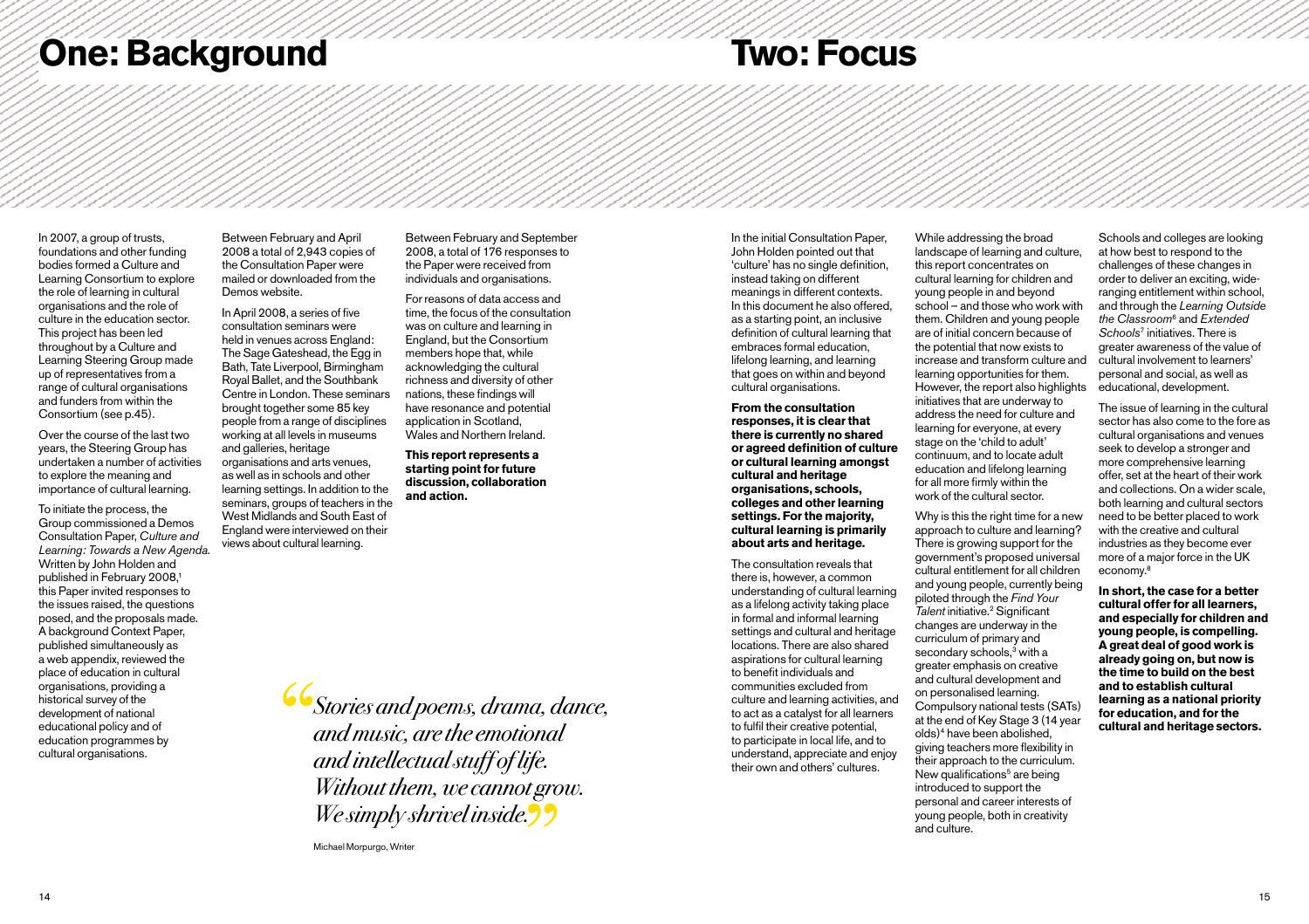$\delta$ Tate is full of ideas and nobody tells me what to think. Here I am allowed to think for myself. 99

Pupil, Brook Primary School

**There are those (some of them are even in positions** of authority) for whom literacy and numeracy and suchlike are skills to be acquired, neutrally, and then later put to use. But what makes education work is motivation – the kind of motivation that drives us to learn to use language as soon as we possibly can after we are born. The arts associate enjoyment with skill, order, insight. Culture and education belong together; in fact essentially are together. The folly would be to separate them.

Quentin Blake

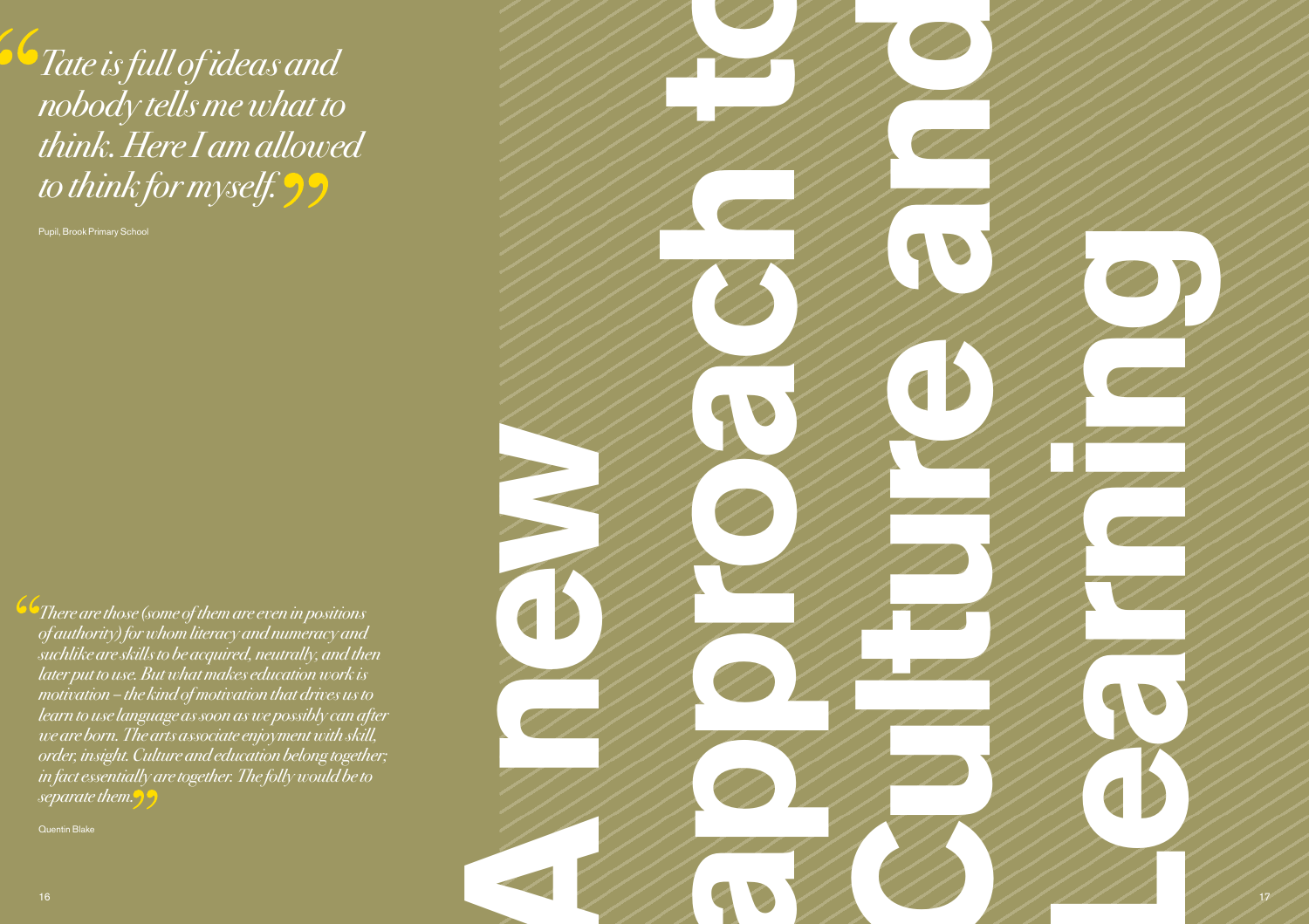### **The scope**

**1**

*"Cultural learning is an affective experience where enjoyment and participation motivate and enhance learning and creativity."* <sup>9</sup>

It is clear from the public consultation that there is no easily agreed definition of cultural learning across the cultural and learning sectors. However, there is wide agreement that any definition must be clear, inclusive and understood by all – providers and learners. It must embrace all forms of learning, all types of learner, and all aspects of culture. It must acknowledge cultural learning as a lifelong pursuit, from a child's early years through to the third age. At its simplest, it is the process of learning about and through culture.

Learners must be at the heart of this process, and be confident that their needs, aspirations and priorities are identified, understood, and met through the content, style, location and presentation of the programmes on offer. A working definition of, and policy for, cultural learning must also unite issues of culture and creativity – drawing, for example, on the 2006 Roberts review *Nurturing Creativity in* 

*Young People*<sup>10</sup> and the 1 NACCCE report *All Our Futures: Creativity, Culture & Education*, 11 and on the developments arising from them.

The scope of, and remit for, cultural learning is primarily about the arts, in its many manifestations, and heritage. However, the learning agenda for many cultural venues and institutions includes, for example, history, language, politics, religion, science, and sport. Cultural learning also encompasses a spectrum of experiences (such as listening and playing, watching and interacting, performing and composing, making and doing) that call for different activities and interventions. The beneficial outcomes of cultural engagement can be acquired through all these agendas and experiences.

Cultural learning takes in the wide range of cultures within and beyond the UK. A vital aspect of its civic potential is to foster understanding between cultures, and to reflect the diversity that exists through race, ethnicity, faith, disability, sexuality, class, and economic situation.

Schools already have a duty to promote cohesion. The Department for Culture, Media and Sport (DCMS), MLA, Arts Council England (ACE) and many other funders place cultural diversity and social inclusion "at the heart" of their work.12 By fostering community integration and cohesion in their cultural policies and learning programmes, schools and cultural organisations can help to create and support a sense of belonging in learners and their communities.

**Taken together, these elements make up the 'DNA' of cultural learning. It is for those working in partnership to reach shared understandings of what cultural learning is about for them – individually, and also collectively. Consequently, local or regional agreements may be a more pragmatic, and successful, way to proceed with long-term collaborations rather than looking for a national consensus on the meaning of cultural learning.**

Our creative learning projects have an enormous impact on thousands of young people and, for some, our work with them is the only 'cultural' experience they' ll have all year … Time and again we see the improvement of aspiration, literacy, self esteem and often school attendance in children who attend cultural programmes. In my opinion culture should be at the heart of the school curriculum so that every child can have the kind of cultural opportunities I was offered early in my education.

Kevin Spacey, Artistic Director, Old Vic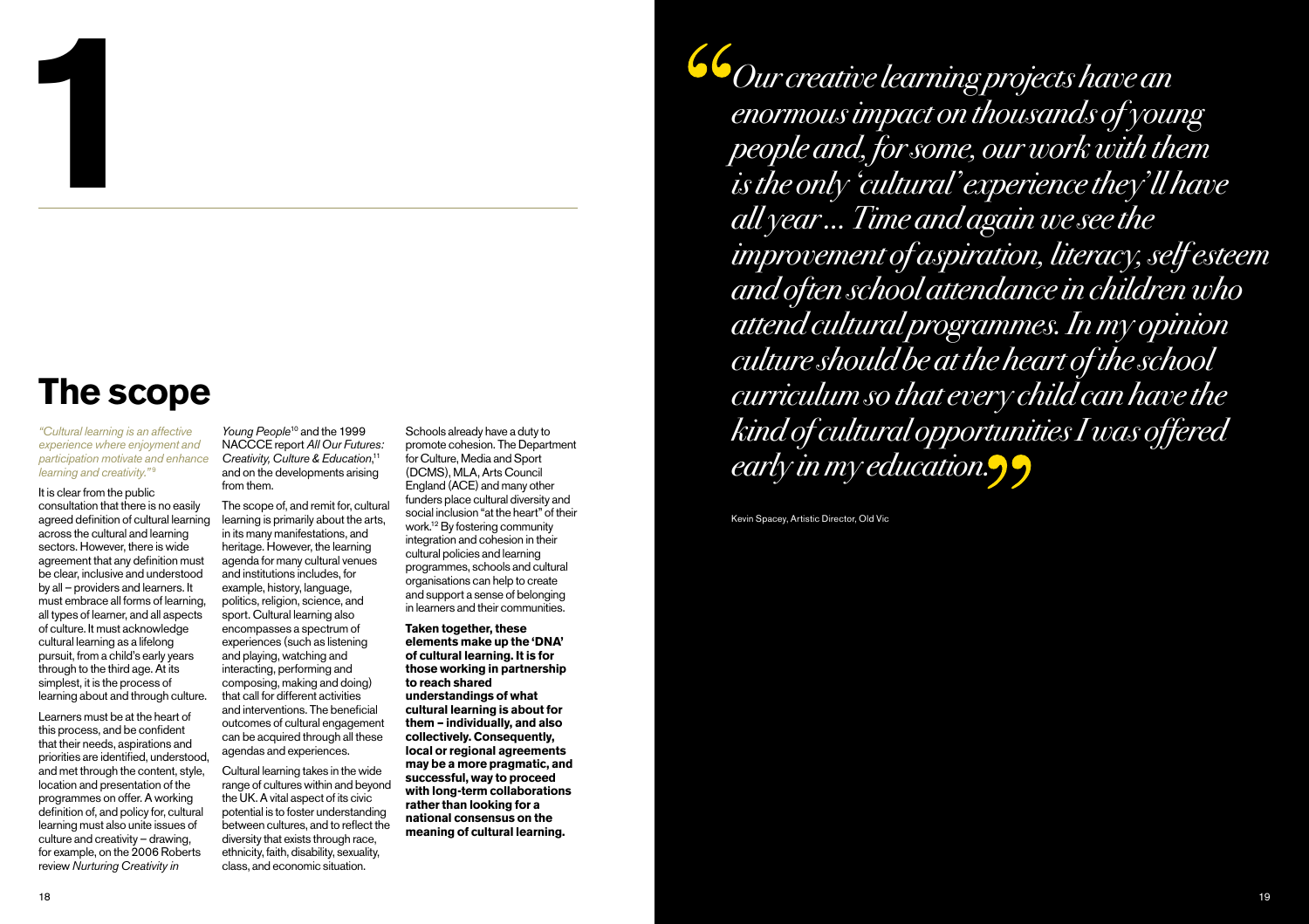

When you're young, the arts afford you a glimpse of the world through the senses of others, whilst helping you make sense of yourself.

Sir Alan Ayckbourn, Playwright

# **The potential**

Since 1988, schools have had a legal requirement to provide for their pupils' cultural development. They must offer "a balanced and broadly based curriculum which promotes the spiritual, moral, cultural, mental and physical development of pupils at the school and of society".13 More than 20 years on, our public consultation on cultural learning has revealed that concerns remain about the level, spread and quality of provision for cultural learning in schools and across the wider formal and informal learning sectors. At the same time, current developments (in terms of government support for cultural entitlement, and changes in the curriculum and beyond) are seen to offer greater opportunities to put right the inequity of cultural learning provision in schools and other learning settings.

**Crucially, a formal 'cultural entitlement' for all pupils looks set to be introduced, to underpin the 1988 legal requirement.14 The government's** *Find Your Talent*  **programme aims to "ensure that all children and young** 

**people no matter where they live or what their background have the chance to participate in at least five hours of high quality culture a week in and out of school".15 A new organisation, Creativity, Culture and Education, is responsible for managing the**  *Find Your Talent* **pilots and the** *Creative Partnerships*  **programme, which brings schools together with creative and cultural organisations and practitioners in long-term learning relationships.**

To date, Creative Partnerships has involved 915,500 children and young people, 89,000 teachers, 53,000 parents and 6,450 creative practitioners and cultural organisations in more than 8,400 projects across 36 areas of England.16 Over half of maintained schools have had some contact with CP, 10% on an intensive basis. Three regional Cultural Hubs,<sup>17</sup> supported by DCMS, MLA and ACE, have tested how to deliver a workable cultural offer for children and young people through partnerships between the cultural and education sectors.

In the year 2006–7, pupils in Years 1 to 11 made more than 802,000 visits with their school to hub museums – an increase in visits of 18% since the programme's baseline year of 2002–3. These programmes, and others, are providing valuable evidence of how best to – and how not to – establish a universal and diverse offer of cultural learning opportunities.

In England, just under one in five Secondary schools (610) specialises in performing, visual and media arts, music and/or humanities through the specialist schools programme.<sup>18</sup> Yet, while acknowledging that good progress is being made, there is still much to do to engage schools and their students in the arts. For example, participants in the consultation raised such issues as why only 15% of Primary schools currently hold an Artsmark Award<sup>19</sup> intended to increase the range, quality, profile and type of arts available in school; why only a minority of young people aged 11 to 25 (22,000) take up the Arts Awards scheme<sup>20</sup> to help them develop as artists and arts leaders; and how successfully the government's

15-year *Building Schools for the Future* programme21 (which aims to rebuild or renew all 3,500 Secondary schools in England) is designing schools, and including facilities, with cultural learning objectives in mind.

**The new Secondary Key Stage 3 national curriculum, which came into effect in**  September 2008,<sup>22</sup> is designed **to be more flexible and less prescriptive, offering more scope to develop cultural learning.**

The aim is for a 'big picture' curriculum focusing on key concepts and skills – but to what extent are schools recognising that they are less constrained than they had believed themselves to be? Do they fully realise that they can innovate by moving from a prescriptive, content-led, subjectbased curriculum to one led by outcomes and based in part on the concept of personalised learning?

More than 200 schools now use the *Opening Minds* curriculum framework,<sup>23</sup> developed by the Royal Society for the encouragement of Arts, Manufactures and Commerce (RSA); and the *Musical Futures*  programme,<sup>24</sup> an initiative of the Paul Hamlyn Foundation (PHF), involves over 700 schools. Both projects show how radical change can take place in learning, and especially personalised learning, within formal settings.

A similar Primary curriculum review is underway and is due for sign-off this year.25 The goals set out in the Early Years Foundation Stage<sup>26</sup> offer opportunities for cultural learning, including creative and personal development, and knowledge and understanding of the world. Through its *Learning Outside the Classroom* (LOtC) curriculum initiative<sup>27</sup> the Department for Children, Schools and Families (DCSF) encourages schools to link up with museums, galleries and other cultural venues and heritage sites.

There is a greater emphasis on identifying and catering for those deemed to be gifted and talented through, for example, the DCSF/ CfBT Education Trust's28 *Young Gifted and Talented* (YG&T)29 programme, the YG&T Learner Academy, the national strategy for Leading Teachers in gifted and talented education, the Talent and Enterprise Task Force, the Music & Dance Scheme and related Centres for Advanced Training.

The 14–19 phase of education and training in schools, further education colleges and the workplace is undergoing major change, giving local authorities more responsibility for further education.30 A new curriculum allows young people more freedom to follow personalised learning programmes. New qualifications, such as the 14–19 diplomas in Creative & Media and (in 2011) Humanities, and the expansion of apprenticeships offer more ways into careers in the creative and cultural industries.31 Taken together, young people will have more opportunities to acquire high-level skills. A range of cultural organisations and venues are developing up to 5,000 creative apprenticeships by 2013 for people to make the most of their creative skills, and for organisations to extend and improve the pool of

The *Music Manifesto* initiative<sup>33</sup> enables music and learning organisations to collaborate more effectively over resources and extend music provision to more children and young people. The national *Sing Up* programme aims to put singing at the heart of every English Primary school by 2011. It is run by a consortium of Youth Music, The Sage Gateshead. advertising agency Abbott Mead Vickers, and music publisher Faber Music. England's eight leading orchestras work together on the *Building on Excellence* initiative34 to increase learning opportunities with schools and local communities.

talent on offer.<sup>32</sup>

In the wider learning sector, over nine million people take part in formal voluntary and arts groups in England, according to the report *Our Creative Talent: the voluntary and amateur arts in England*. 35 They are involved "not for external accreditation but for personal development, cultural enrichment, intellectual or creative stimulation and enjoyment". Adult education bodies, such as the National Institute for Adult Continuing Education in England and Wales (NIACE), are looking at ways to incorporate adult learning more effectively and widely in the cultural sector.<sup>36</sup> The Department for Innovation, Universities and Skills (DIUS) has consulted on future arrangements for informal adult learning to "help develop a sound strategic vision that can support and inform the public, private, voluntary and self-directed learning sectors in the 21st century".<sup>37</sup>

**The Culture and Learning consultation also showed the cultural sector to be developing strength and innovation in providing learning opportunities for a greater range of people in terms of age, location, background, and diversity. The cultural sector has established, and is continuing to develop, a diverse range of successful models for the provision of learning.** 

For example, learning opportunities in museums and galleries have been nurtured by such initiatives as the DCMS/DCSF *Strategic*  Commissioning programme,<sup>38</sup> MLA's *Renaissance* programme for regional museums,<sup>39</sup> and its *Inspiring Learning for All* framework (ILfA)40 to improve learning in museums and galleries, measured by five generic learning outcomes, and now used widely in the sector to plan and evaluate learning. The Heritage Lottery Fund has supported 890 education posts and 490 new spaces for learning at heritage sites.<sup>41</sup>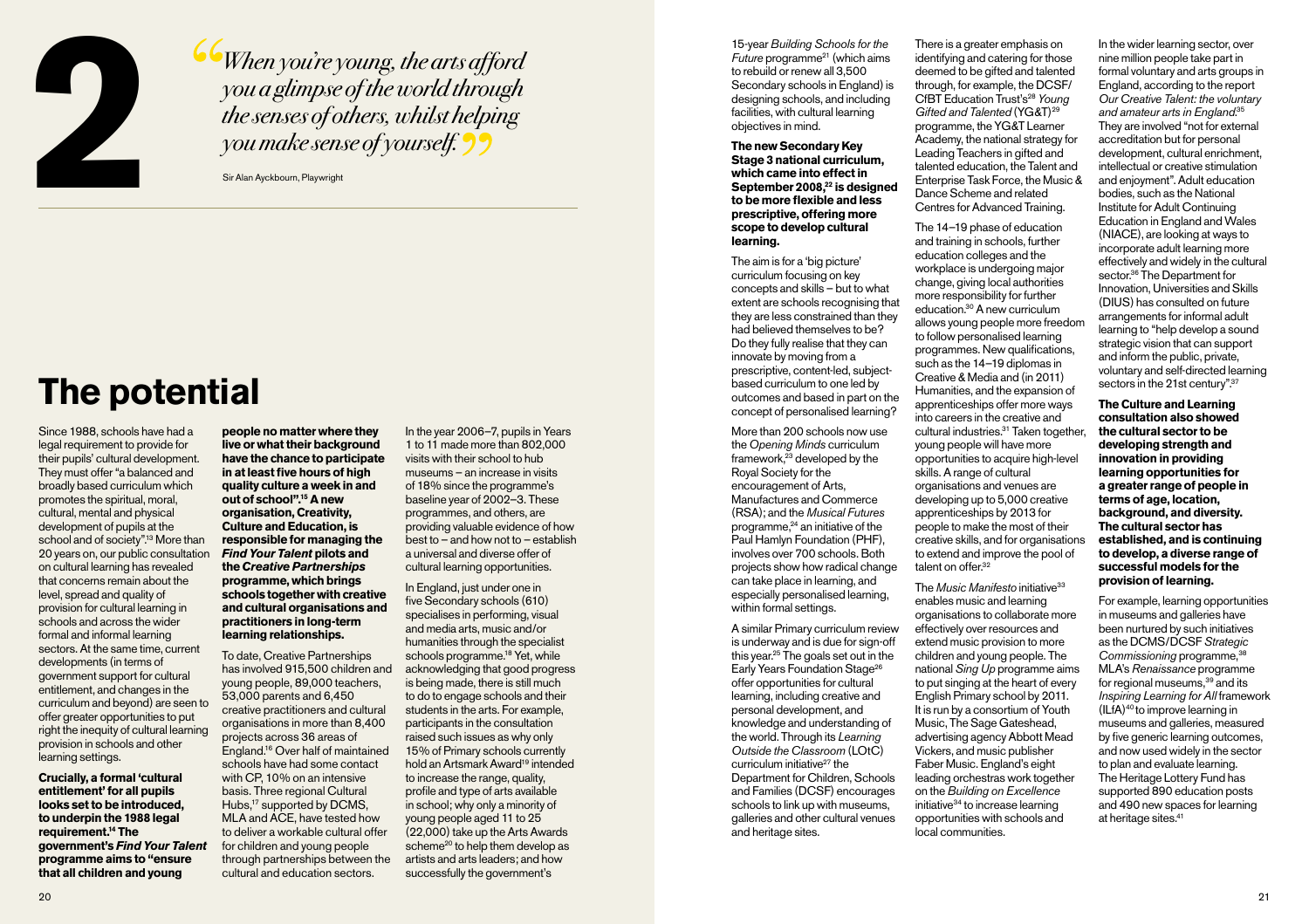

The subjects that make up cultural learning can enable children to excel, boost confidence and put them on a path to progression through to adult life regardless of how they perform in more conventional subjects. Cultural learning must be at the core of the overall curriculum.

David Adjaye, Architect

# **The challenges**

Alongside these developments across education and culture, the consultation identified a series of key challenges to be addressed in order to fulfil the potential that cultural learning offers. It seems that many teachers do not feel sufficiently well informed about changes in the curriculum and the opportunities they open up, or about new cultural learning and creativity initiatives. This is compounded by a lack of information about the quality and effectiveness of what is offered by different cultural organisations and venues. There is also concern among teachers at the variation in what different schools offer in terms of cultural learning, and the lack of networking and collaboration between those schools which offer a lot and those which offer little.

*"We don't know what's available; we are not talking to other schools; we don't know what the government can give us; we often only find out about government* 

*initiatives by seeing them in the papers rather than having direct contact about them. So it's all to do with communication." –* Teacher in the West Midlands

The consultation showed that links between cultural organisations and the learning sector – and particularly with schools – have strengthened over the last ten years. Some go on "a journey of shared vision for culture and creativity". However, other respondents revealed insufficient understanding of, and empathy with, each other's interests, priorities, activities and pressures. Too often, successful relationships between culture and learning depend on "individual enthusiasm and courage". According to one cultural organisation's head of education, there can be "a fundamental dissonance of values and practice". A teacher referred to "too many one-off initiatives rather than being able to build long-term, joined-up developments".

Any "lack of common purpose" between cultural organisations and schools is seen to derive from three main factors. First, the lack of a shared language can inhibit an understanding of cultural learning's value and potential. Some teachers maintain that little will change "unless headteachers are encouraged to endorse cultural learning as part of the school's vision and to lead the planning for it within the school's activities".

*"We are trying to reach a point where cultural learning as a programme is indistinguishable from the development of the entire artistic, social and site-based programme. We have embarked on conversations about cultural learning that acknowledge the myriad people involved in the cross-over between culture and learning beyond educational institutions and arts organisations." –* Comment from national artistic venue

 $\overline{\textbf{G}}$  For children who are surviving their childhood because of parental abuse and neglect, culture brings hope. Artistic expression can help transform terrorising memories by giving the child a sense of personal agency, firstly through manipulating the creative process, secondly by travelling to new possibilities through the power of imagination. When you live with degradation, depleting your resources, the magical artistic experience becomes a source of hope; a vision beyond the despair, an indication of how bad could be transformed into better.

Camila Batmangelidjh, Founder and Director, Kids Company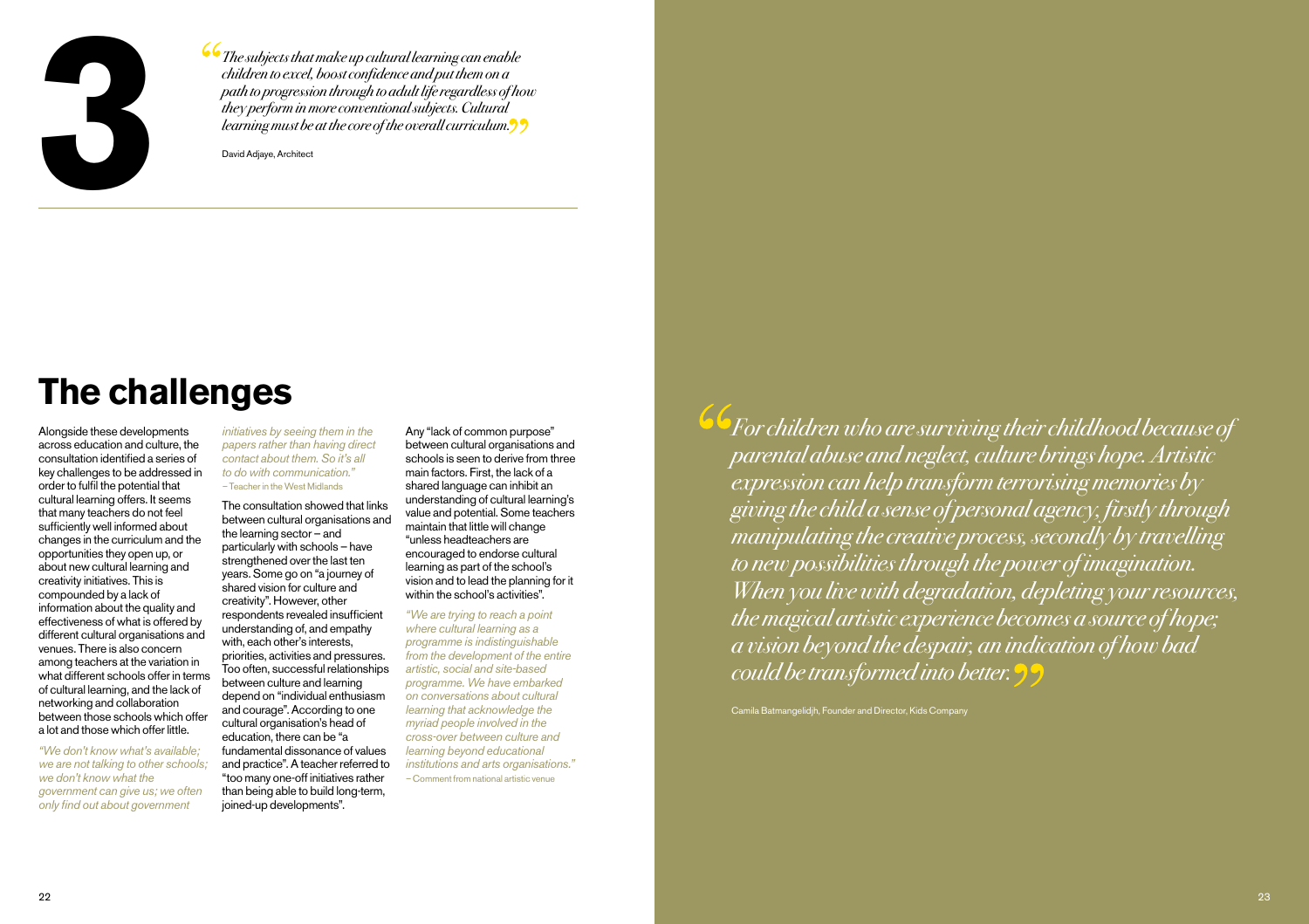Working with the staff and boys at Alford House has been a great privilege … the boys are full of surprises, and provide a well of possibilities to explore. But most of all it is tremendously rewarding to see them surprise themselves. $99$ 

Isabella Lockett, Artist working on behalf of Dulwich Picture Gallery

Second, the cultural sector can sometimes promote what one respondent called "a different learning ethos" from that which drives the delivery of the national, and wider school, curriculum.

This can create tension between teachers and cultural learning teams. To resolve this requires diverse learning approaches, especially in terms of training for teachers, learning teams and artists in venues and other cultural locations, to encourage greater understanding and accommodation of each other's needs and priorities. For some teachers consulted, such tension or dissonance can be alleviated by better and more sustained communication between schools and cultural organisations and venues. One teacher commented: "It is often difficult to locate the right person in a company or in a school. We need to be more pro-active."

Third, the cultural sector can feel disadvantaged, in terms of capacity and funding, in attempting to meet the learning demands of a vast and diverse learning sector.

However, many teachers do not see it that way; they cite such practical issues as high transport costs and fees for visiting artists and groups as serious limitations on taking up the opportunities that are on offer. Any imbalance also requires both sectors to identify and adopt mutually beneficial ways in which they can collaborate to provide high-quality, wide-reaching cultural learning experiences. For many respondents in the consultation, such pragmatic issues outweigh those of definitions and views of learning and purpose. For example, a key question raised is, how many schools can the cultural sector realistically work with, given differences of scale?

And there is another significant contributing factor. The consultation also revealed that the low status affecting cultural learning in parts of the schools sector is replicated in some cultural organisations and venues – despite the fact that such institutions often have a public responsibility to develop effective provision for all audiences.

Learning can be marginalised within an organisation rather than being a core activity or central to its mission. Even where learning is part of the mission, it is not always backed up by effective structures, policy or resources. Indeed, as earlier research led by the Clore Duffield Foundation revealed, the physical space given to learning within cultural institutions is a good indicator of the status of learning within such institutions.<sup>42</sup>

There can be a lack of investment in learning spaces and learning activities, and in developing the core offer to reach new audiences. The standing and seniority of learning staff can be less than that of other staff, with few training and promotion opportunities. One consequence can be learning programmes that are of low quality, with unimaginative content and limited to a narrow range or type of learner. These may also fail to realise the organisation's potential to reach a wide variety of audiences or fulfil its civic role as part of the local or regional learning offer.

**Those consulted are keen to see better communication and cross-fertilisation between classrooms and cultural organisations; they expressed the wish for the two sectors to have a better understanding of their respective roles, and to improve the way they work together.**

This situation comes, in part, from a lack of understanding of, or support for, learning in an organisation's management team or board of trustees. As the *PAE*back research<sup>43</sup> into the role of boards in education reveals, there can be "general resistance to a learnercentred ethos in the cultural sector".

#### *"Cultural learning needs to be established as a national priority for education."*

– Teacher in a Creative Partnerships school

In cultural organisations, traditional or dominant curatorial, performance or conservation attitudes and imperatives can cut across those driving the provision of learning. This can lead to the adoption of a narrow view of learners and a lack of appreciation of mutual interest between different disciplines or sectors. It can mean that learning provision – and the thinking behind it – fails to be a collaborative and equitable venture which, in turn, limits the wider dissemination and acceptance of successful models of provision, and of innovations.

*"The potential of cultural learning has often been curtailed because of the low or ambiguous status of learning work within arts and cultural institutions. This has meant that those of us involved in cultural learning have sometimes appeared to lack truly radical ideas and big ambitions, stifled or demoralised by a limited recognition of the significance of this work … Consequently, we have failed to articulate the bigger picture and mobilise as a sector."* – Comment from major arts centre policy team

From the consultation, it is clear that there is a challenge for all schools – not just some, as now – to develop a coherent and sustained cultural learning strand in their vision, curriculum and practice. The difficulties to be overcome include continuing to manage curriculum and time pressures, and the demands of testing at the same time as needing to fulfil such national priorities as improving literacy and numeracy skills. These challenges can be particularly acute in Secondary schools.

*"[Managing the pressures of curriculum, time and testing] is down to school leadership being imaginative and courageous in both creating and using the time for cultural learning. Where it's happening, it is transforming learning in general."* – Teacher in South East England

More targeted and joined-up professional development opportunities, such as MLA's Teacher Placement Scheme,<sup>44</sup> would provide support to teachers who feel the need for greater confidence and expertise in brokering, facilitating, and leading cultural learning opportunities for their pupils, or who are faced with particular challenges such as regional variations in cultural provision or poor location for accessing existing cultural opportunities and venues and sites. Support of this nature would help teachers to develop effective links with venues and sites and, generally, to address misconceptions about the role, value and potential of cultural learning in the curriculum.

There is a challenge for cultural organisations in engaging effectively with those schools which, for whatever reason, currently offer little by way of cultural learning opportunities.

Additionally there are serious challenges, both for educational and for cultural bodies, in attracting those disaffected or disengaged young people who have rejected, or been rejected by, formal learning; also in reaching out to the families and wider communities currently alienated by, or isolated from, the learning process.

Lastly, there is the question of how to meet the demand for opportunities for cultural learning in adult education and lifelong learning when faced with obstacles such as changes in the funding process; insufficient resourcing and increases in course or workshop fees; unsuitable or unavailable locations for learning; and unclear lines of communication.

Taken together, these challenges identified by the consultation are some of the greatest facing the development of cultural learning. They can only be met by joint approaches from the cultural and learning sectors.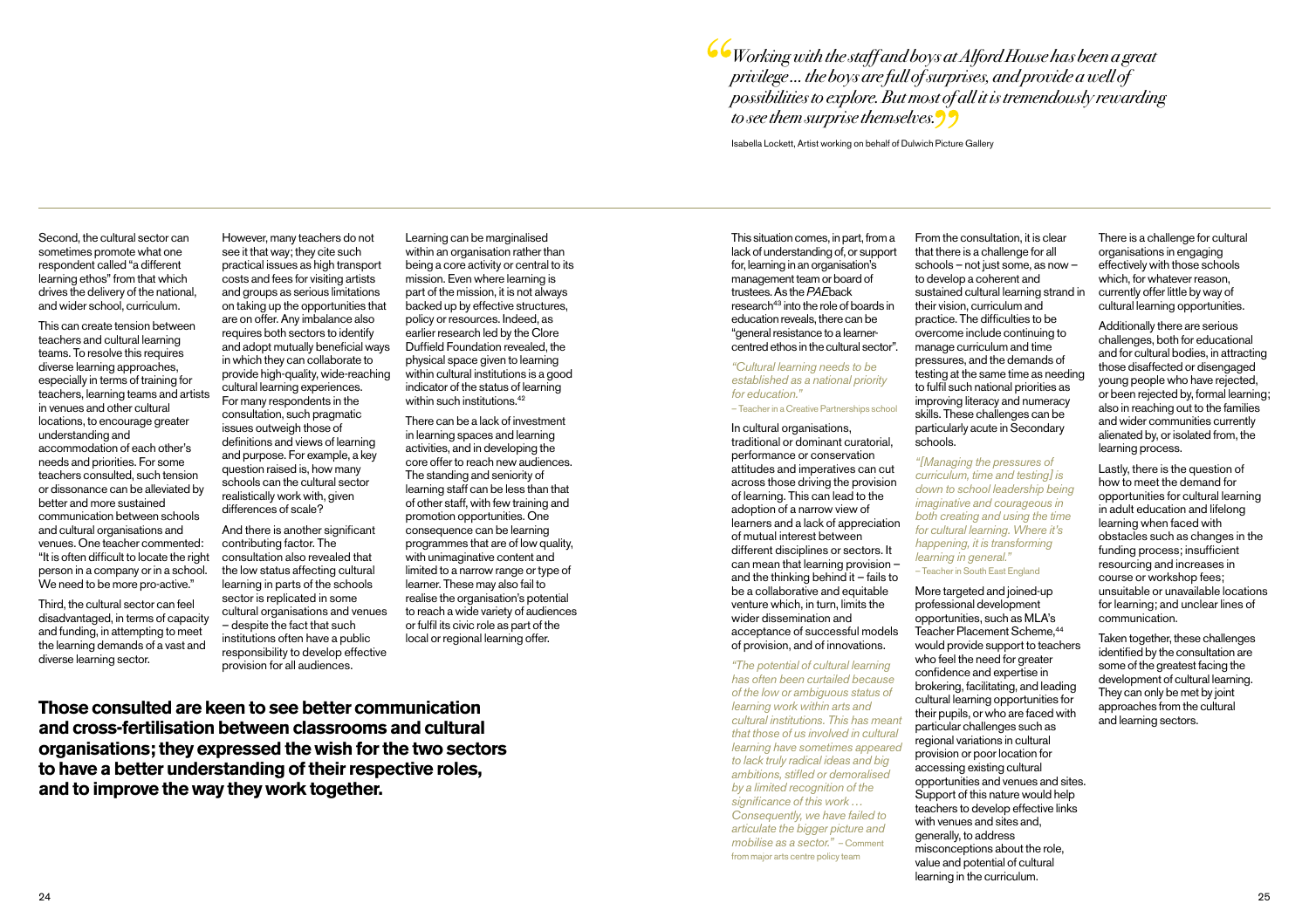

The best learning is embodied learning: a profound insight woven into a memorable story. 22

Michael Boyd, Artistic Director, Royal Shakespeare Company

# **A shared approach**

*"A policy for cultural learning needs to focus on how to offer ways to extend the range of cultural experiences and deepen understanding of them in ways that interest and motivate learners." –* Comment from head of education in national arts agency

The consultation highlights how culture and learning organisations increasingly favour a joint approach within, and between, the two sectors to meet the challenges identified, and also to carry through the changes required to improve the status, quality and reach of cultural learning. These organisations believe that together they can advocate for cultural learning, locate it more within their thinking and structures, and provide the right sort of learning opportunities. For example, creative and cultural learning can help children and young people acquire the creativity, skills and flexibility they need in their personal lives and in their work.

This can only be achieved if schools and other learning settings act together and in partnership with, rather than separate from, cultural

organisations on a local, regional and national basis – and on a larger scale than ever before.

Such partnerships are already being, or have been, forged through programmes like Creative Partnerships and Cultural Hubs, and the development of schools specialising in the arts. However, the consultation reveals three key equity challenges: the uneven geographical spread, range and quality of the cultural offer available; the breadth of access for young people to such offers; and the occasional unequal relationship between the learning and cultural sides of the partnership in terms of, for example, resources, mutual understanding, positive outcomes, and sustainability.

Responses to the consultation suggest that a joint approach could:

establish local and regional hubs or clusters of schools, colleges and cultural organisations, based around key specialist schools and/ or cultural venues or locations, to collaborate more effectively and sustainably on cultural learning programmes

**help schools to value cultural** organisations – and cultural organisations to value learning and those who provide it; define and promote the role of cultural organisations in working with schools to transform cultural learning; and devise a clear and coherent cultural learning offer to schools and the wider community in every locality

 $\blacksquare$  promote an inclusive, lifelong learning ethos in cultural organisations

**encourage personalised** learning and the potential of new media and online resources for extending access to cultural learning for a wider constituency of learners, from early years right through to the third age

 $\blacksquare$  establish ways to involve learners, and especially young people and their families and carers, in decisions on the provision and content of learning opportunities

 $\blacksquare$  promote a universal cultural entitlement for teachers and school support staff, and offer effective, accessible and joined-up

continuing professional development to teachers, school support staff, artists and cultural learning practitioners

dentify and disseminate good practice, and explore how best to evaluate cultural learning and consider viable benchmarks or standards of excellence in provision

**address the lack of a common** language for, and shared understanding of, cultural learning within and across the learning and cultural sectors through, for example, greater dialogue, secondments, work shadowing and what one teacher called "a shared urgency for change"

**n** influence the sources of funding for cultural learning to ensure more collaborative and sustained work between the sectors

 $\blacksquare$  extend and improve the research and evidence base for culture and learning on which to make informed decisions about the resources for, and content and location of, learning programmes; and more readily share the content of the enlarged evidence base.

Fulfilling such an agenda would require those offering cultural learning opportunities to build more effectively on – and ensure a greater consistency of – existing best practice; encourage a broader spread of involvement in those opportunities; and be increasingly ambitious with more radical ideas, innovative programmes, and aspirational outcomes. The new agenda proposed in the following pages aims to unite the two sectors in a joint enterprise to make that happen.

Communicating visually through drawing, photography, painting and sculpture is a basic and universal human faculty. In our culture it continues to be an undervalued resource. We should encourage visual literacy and visual expression as an integrated part of education and an individual's self determination. Art in all its forms, made and experienced, is an open space in which the life of an individual resonates detached from the contingencies of duty. It is a precious place of freedom and curiosity. Without it a whole dimension of our existence is missing.

Antony Gormley, Artist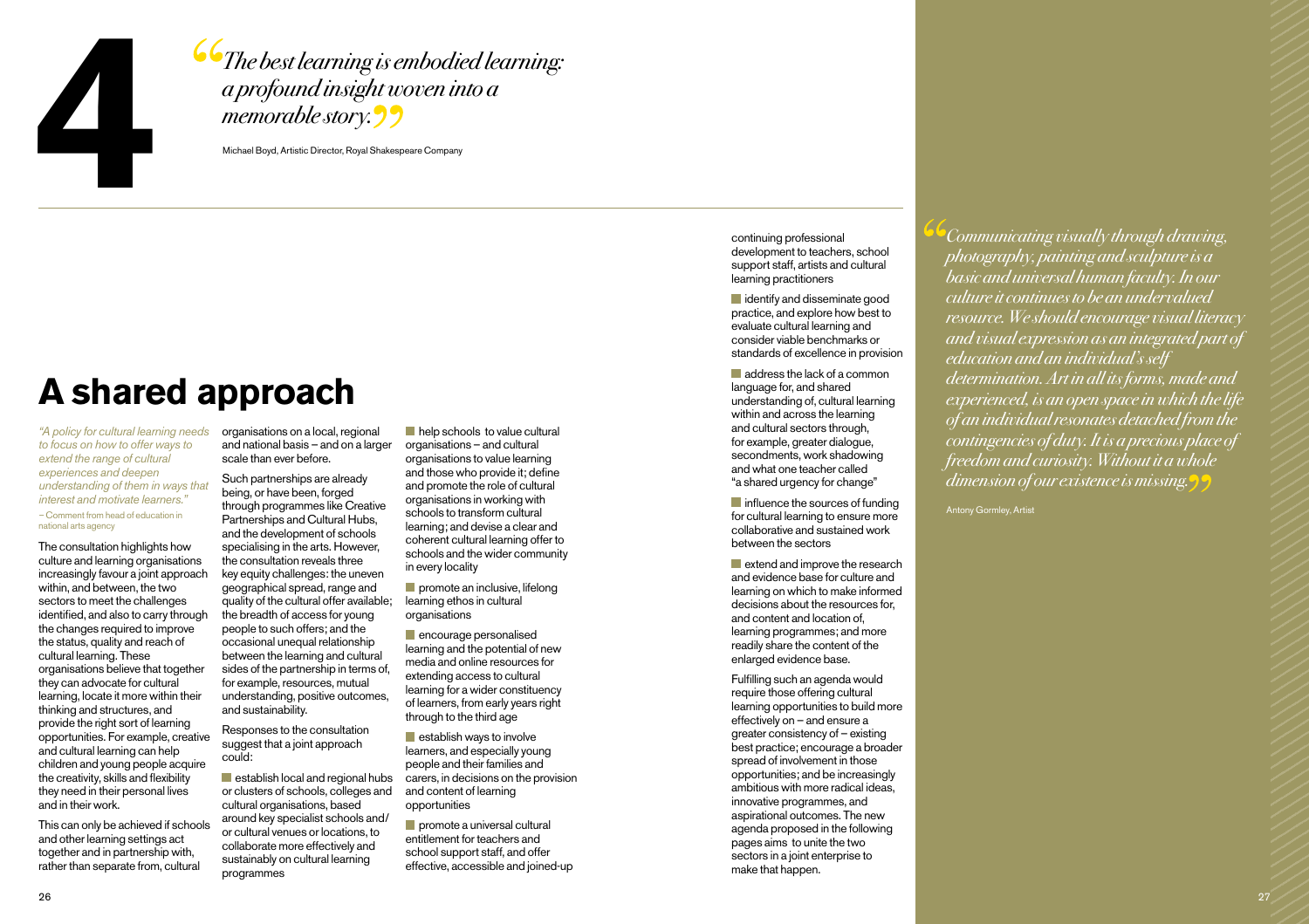**The consultation identified five key areas in which collaborative advocacy and action could improve the quality, extend the reach, and increase the provision of cultural learning for all types of learner – whatever their situation in life, approach to learning, or cultural background and imperatives. These are: structures; training; innovation in practice; funding; and leadership.** 

**Based on the consultation, practical recommendations are made for each area, and a proposal put forward for a Cultural Learning Alliance to support the growing enthusiasm for collaboration, to help further explore the issues raised in this report, and to work towards realising the recommendations.**

Culture must take its place as part of the heart of learning, at every age and stage.<sup>99</sup>

> Dr Maggie Atkinson, Group Director Learning and Children, Director of Children's Services, Gateshead Council, and Immediate Past President, Association of Directors of Children's Services

**Areas for a formal contract of the Contract of the Contract of the Contract of the Contract of the Contract of the Contract of the Contract of the Contract of the Contract of the Contract of the Contract of the Contract o** 

**Advocacy Concerned to the Concerned Street, and the Concerned Street, and the Concerned Street, and the Concerned Street, and the Concerned Street, and the Concerned Street, and the Concerned Street, and the Concerned Str** 

**BEAT AND ACT ON THE CONTROLLAR CONTROLLAR**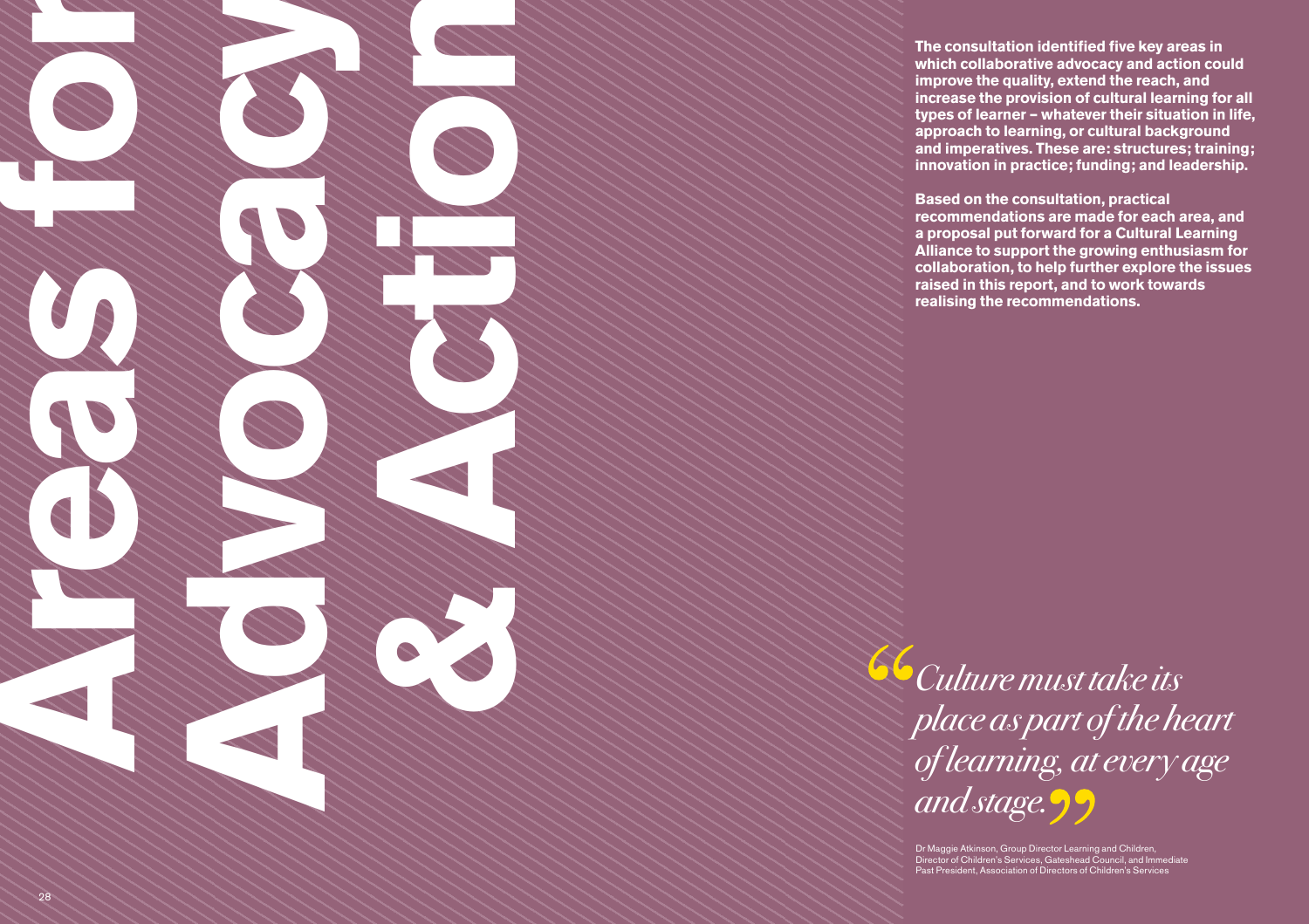Culture is about conversations. And at a time when it seems we're not talking enough to each other, and generations can be divided, these conversations become more and more important. Museums and galleries are some of the very best places to bridge that generational gap. Objects, art, displays and exhibitions at museums and galleries – public spaces – are natural catalysts to these conversations. They prompt people of all ages to respond, talk, enjoy, experience and listen to each other's stories.

Dea Birkett, Founder, Kids in Museums

# **1 Structures**

#### **Central government and its agencies**

The consultation showed how, despite the current initiatives of DCSF and DCMS, cultural learning is often still perceived as marginal in the organisational structures for education. Yet the concept and best practice of cultural leadership can support and advance central government's learning and civic – or citizenship – aims. Making cultural learning more explicit in strategies and policy statements on curriculum, assessment and training can give it a higher profile and greater influence. It can also ensure that cultural learning commands a more central place in regional and local decision-making on educational, cultural and social provision for children, young people, families and adults.

Supported by such agencies as Ofsted, the Qualifications & Curriculum Authority (QCA) and the Training and Development Agency for Schools (TDA), DCSF should promote, enhance and encourage more innovation in cultural learning as a key element within the curriculum, as of core value in cross-curricular learning,

and as central to fulfilling the cultural entitlement, the *Every Child Matters/Youth Matters*  vision, and the Children's Plan. In addition, DCSF should encourage and support greater expertise in cultural learning within schools and the wider learning sector, through, for example, the designation of cultural learning as a specialism for Advanced Skills Teacher (AST) status.

#### Recommendations

#### **Central government and its agencies should:**

**promote, encourage and** enhance innovation in cultural learning as a key element within the curriculum, as of core value in cross-curricular learning, and as central to fulfilling the cultural entitlement, the *Every Child Matters/Youth Matters* vision, and the Children's Plan

**E** encourage and support greater expertise in cultural learning within schools and the wider learning sector, through, for example, the designation of cultural learning as a specialism for Advanced Skills Teacher (AST) status.

#### **Regional and local government and their agencies**

The government's reshaping of children's and young people's services, including learning in and out of school, is changing the powers and responsibilities of regional and local authorities and agencies. The performance framework for local authorities and local authority partnerships includes "engagement in the arts" and "visits to museums and galleries" among its national indicators for outcomes for stronger communities; and "young people's participation in positive activities", including arts involvement beyond school, in its indicators for children and young people.

The consultation identified this as an opening for cultural learning to become a key part of the policy and delivery frameworks for the *Every Child Matters/Youth Matters*  vision and the related Children's Plan that underpin these structural changes. Indeed, the Plan includes the entitlement "for all young people to participate in positive activities including piloting a new offer to take part in cultural activities in and out of school" 45

The consultation also reflected how joined-up local services, including extended schools, are seen as crucial to the improvement of outcomes for children, young people and their families. Cultural organisations can join the organisational partnerships set up through the Children's Trusts – which deliver the *Every Child Matters/Youth Matters* vision and the Children's Plan – to promote creative and cultural learning, and to develop effective joint working locally and regionally for the delivery of services and the encouragement of change.

In addition, the regional infrastructure for agreeing joint plans of action for culture is being streamlined, with ACE, English Heritage, MLA and Sport England working in partnership with local authorities and regional development agencies to achieve greater effectiveness. This offers local authorities and regional development agencies the opportunity to recognise cultural organisations as partners in helping to shape policy and deliver services to communities. rather than being merely recipients of funding.

Cultural learning, including cultural entitlement, should become an explicit part of local authority planning for children and young people. Cultural organisations, schools, colleges and other learning settings can open up opportunities for joint working through Children's Trusts and Local Area Agreements for children's services, and improve cultural outcomes for all children and young people, their families and carers, particularly for those individuals and communities who are excluded from, or untouched by cultural offerings and the learning opportunities they provide. They can also draw on, and initiate, appropriate procedures for involving learners of all ages in developing policy and provision for cultural learning.

#### **The consultation acknowledged that integrating cultural learning within such local and regional structures would be a longterm process, which must therefore be pursued urgently, collaboratively, and with persistence.**

#### Recommendations

#### **Regional and local government and their agencies should:**

**nake cultural learning, including** the cultural entitlement, a more explicit part of their planning for all children and young people through, for example, the Children's Plan and the existing national outcomes and indicators in Public Service Agreements.

#### **Cultural organisations and educational institutions should:**

**build local and regional** partnerships working through Children's Trusts and Local Area Agreements for Children's Services to improve outcomes for all children and young people. Such partnerships should involve learners of all ages (as well as the parents and carers of children and young people) in developing local and regional policy and provision for cultural learning.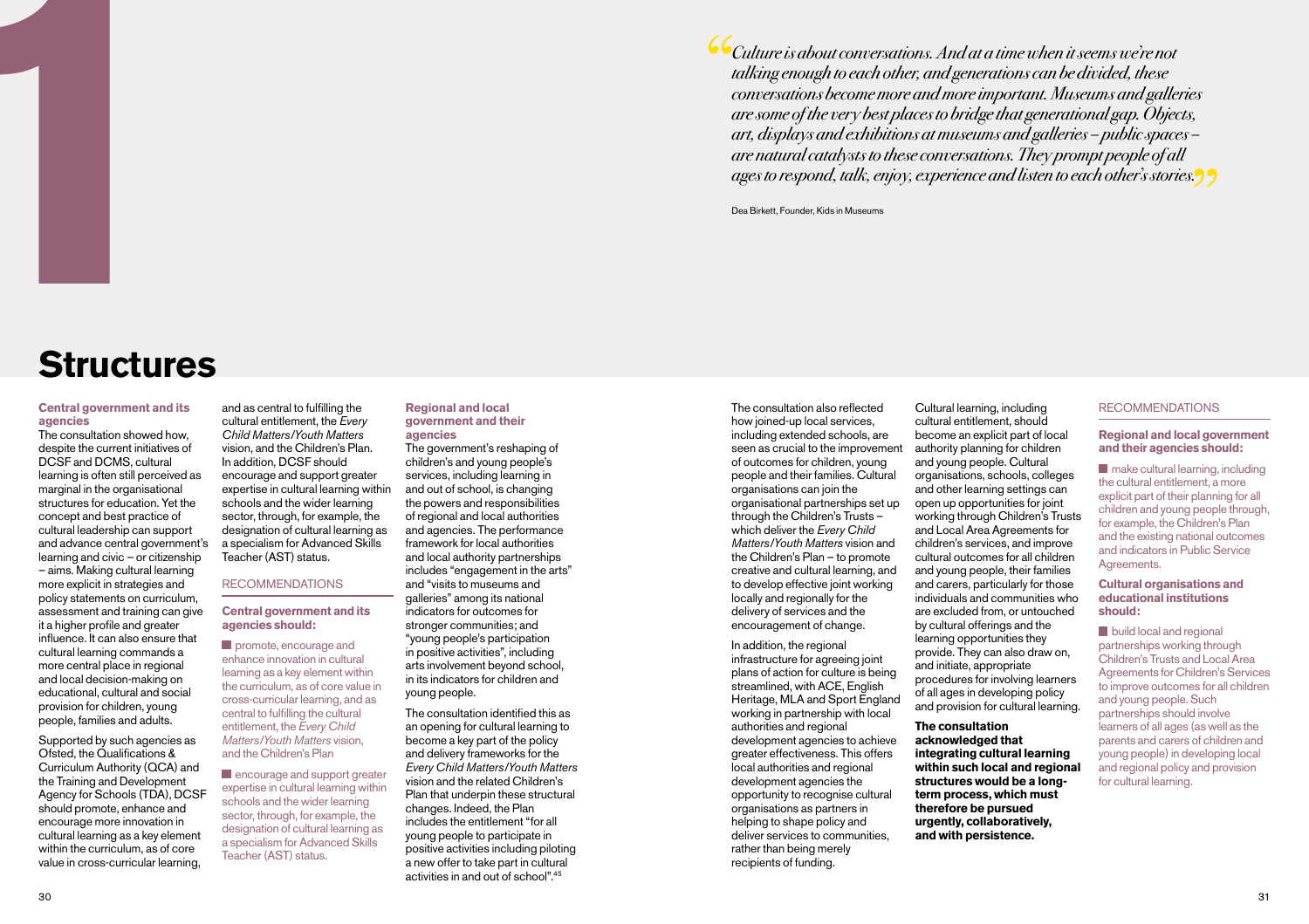A magical experience … My daughter was one of the performers … She is having a very difficult time at school at the moment; yesterday I saw her self esteem grow as she walked through the stage door for the company warm up. What an amazing opportunity being part of this has given her … I wept.

Parent of participant in one of The Sage Gateshead's youth programmes

#### **Schools and the wider learning sector**

The formal education and wider learning sectors would benefit from adopting a more 'all-through' approach to cultural learning. For example, the consultation highlighted the advantages of schools and colleges incorporating the concept and practice of cultural learning as a core element in their curriculum offer to students within and beyond the classroom, studio, lab or workshop; in their *Extended Schools* programme; and in their provision for families and the wider community. They can appoint cultural learning champions or teams from, for example, their staff, students, governors, parents or carers, local artists, or cultural venue and heritage site staff. They can also establish local and regional cultural learning clusters and networks (or extend them where they already exist) with cultural organisations and venues and other schools or learning settings, especially those with limited resources and scope for cultural learning.

*"Structural change is often the driver of attitudinal change." –* Comment by a cultural venue's policy development director

**This cultural learning strand would start from a child's early years right through to the third age** – and take account of learners' own situations, extending, for example, to those unreached or disaffected by formal or conventional types of learning. It would mean consulting regularly with children and young people – and their families and carers – within and outside formal education and training, on what they themselves want and how and where to provide it. Schools and colleges can nurture knowledge, understanding and creativity by investing in and building on young people's expertise in, and enthusiasm for, new technologies – to deliver a more innovative, inclusive, wider and self-directed cultural learning offer.

A further aspiration for some respondents to the consultation was to extend the cultural entitlement, viewing it as a minimum offer or basic entitlement rather than the target or limit of that offer. Again, this would require much closer collaboration between schools, colleges, youth settings and cultural organisations, as well as between the providers of young people's formal and informal

learning experiences; and the development of greater expertise and understanding between learning and cultural staff.

#### **RECOMMENDATIONS**

#### **Schools and the wider learning sector should:**

with the support of DCSF and Ofsted, incorporate cultural learning as a core element in their curriculum offer to students within and beyond the classroom; in their *Extended Schools* programme; and in their provision for families and the wider community

 $\blacksquare$  in partnership with cultural organisations, enable teachers and other school staff to access their cultural entitlement

**appoint individual cultural** learning champions or 'champion teams' from their own staff, students, governors, parents and carers, or local artists or staff from local cultural venues

 $\blacksquare$  establish or extend local and regional cultural learning networks incorporating cultural organisations, venues and other schools and learning settings, especially those with limited resources for cultural learning

**Consult regularly with children,** young people, and their parents and carers, on what kind of cultural learning opportunities to provide, and how and where to provide them

**build on young people's** expertise in new technologies to deliver a wider and more innovative, self-directed cultural learning offer.

#### **Cultural organisations**

Boards of cultural organisations can play an influential role in promoting cultural learning, and help to place it more at the centre of their mission and work. However, the consultation revealed that too few take advantage of this opportunity. For example, research by *PAE*back reveals that little is currently known about the membership profile of many boards of performing arts organisations, their expertise in and commitment to learning, or the level of debate and decision-making on learning matters at board meetings.

**It is clear, however, that the presence on boards of people with educational expertise can promote the cause of cultural learning and help to integrate curatorial and participative functions**. An organisation's overall structure in terms of management, departmental divisions, staffing and resourcing can also determine the role and status, content and extent of learning.

Respondents to the consultation suggested a three-part approach to opening up cultural organisations to learning: putting learning expertise on boards, with education professionals as board members in their own right: increasing the role of learning teams in senior management and leadership; and consulting learners on policy and provision.

To achieve this, boards should consider the suitability of their current structure for developing and monitoring the proper provision and reach of cultural learning activities. Organisations should also adopt an 'all-through' approach to cultural learning, giving it a core

role in their work and board composition – integrating the cultural learning team in its structure, and valuing the expertise of that team, and of the learners with whom they work. Cultural organisations should also reflect on what messages the learning spaces in their buildings give about the status of learning within their organisations as a whole.

#### Recommendations

#### **Public and private funding bodies should:**

**E** expect cultural organisations to adopt an 'all-through' approach to cultural learning, giving it a core role in their work and board composition, integrating the cultural learning team in the organisation's structure, and valuing the expertise of that team, and of the learners with whom they work – and seek to work.

#### **Cultural organisations should:**

**Consider the suitability of their** current organisational structures for developing the best possible provision of cultural learning activities.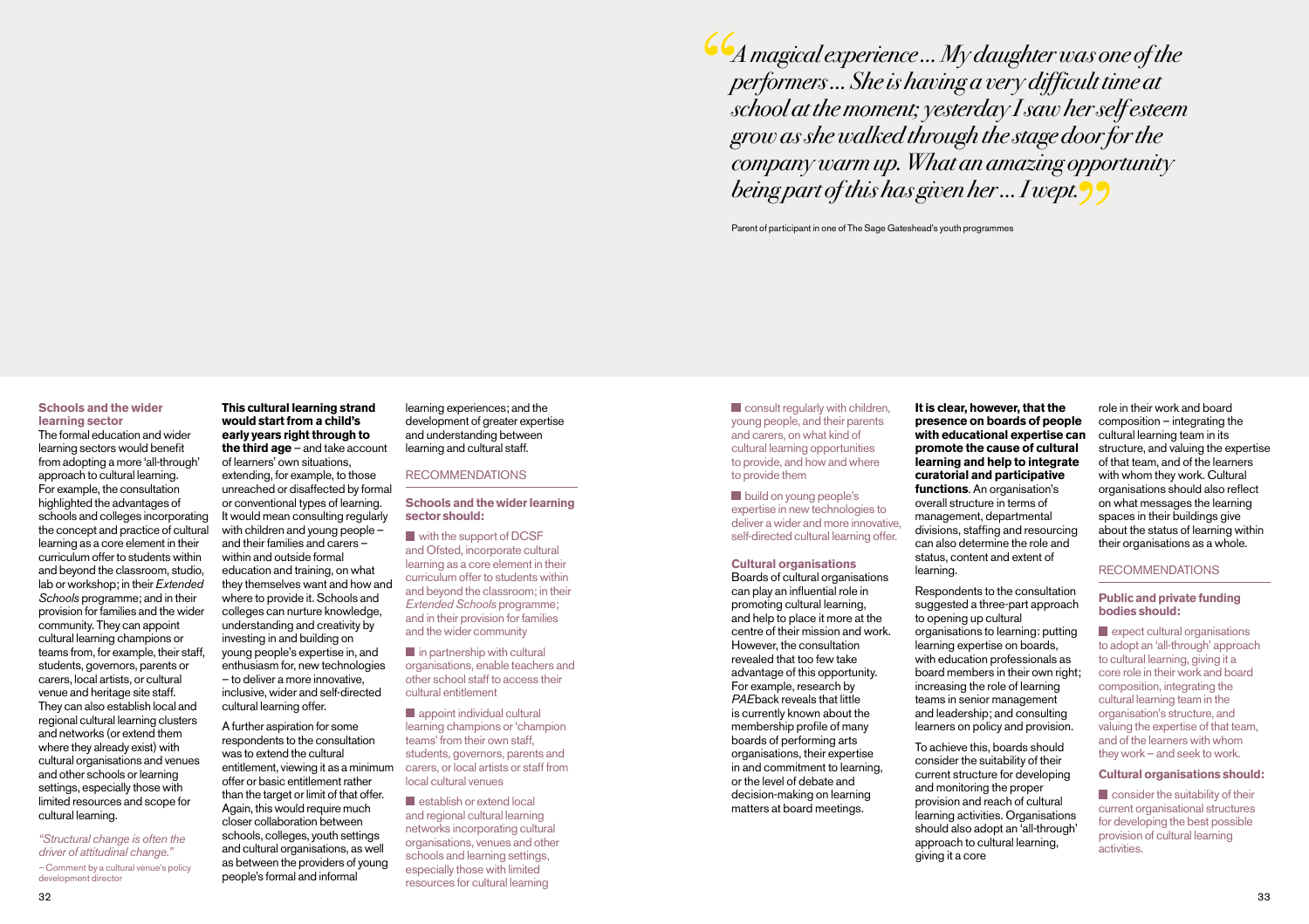$\overline{\mathcal{L}}$  Our culture isn't just the songs we sing or the dances we do. It's the colours we see, the way our voices are produced in our throats, what we feel when we think the word 'mother' or 'table' or 'sea'. It's how our world looks through a special prism – but it's also the prism … from our first consciousness until our last, we should sing every song and dance every dance from every part of the world as we go on our journey to become the men and women we are.  $99$ 

David Lan, Artistic Director, Young Vic



# **Training**

**The arts and the wider concept of creative and cultural learning are often marginalised in initial teacher training and continuing professional development courses, especially for Primary teachers.** This can reduce the confidence and expertise of practising teachers who may be reluctant to engage with cultural and arts matters, or who are frustrated by the lack of opportunity to do so. It can also put many schools at a disadvantage in developing valuable partnerships with cultural venues and organisations, and create attitudinal barriers between the two sectors.

The consultation highlighted that meeting this challenge is not easy, given the restraints of time and scope in the training curriculum, the low priority of the arts and culture in many schools, the lack of hands-on practice in teacher training courses, and a decline in specialist teachers for arts subjects. However, some teacher training providers have developed much good practice, through such projects as the HEARTS<sup>46</sup> programme. Others have close links with schemes like the *Teaching Outside the Classroom*47 scheme, through which they collaborate with

cultural organisations and venues. The range of teacher placements and other learning opportunities supported through Strategic Commissioning and the work of engage<sup>48</sup> are also extensive. The processes for achieving successful outcomes should be more widely disseminated, discussed and built upon.

Similarly, learning staff and artists in cultural venues and organisations would benefit from greater knowledge and understanding of how schools and other learning settings work, and what they think about issues of cultural and creative learning. They should have, and commit to, greater training opportunities to acquire skills to work in a range of educational and community settings.

To encourage and support such developments, training providers – with support from TDA, the Universities' Council for the Education of Teachers (UCET), and the National College for School Leadership (NCSL) and subject associations – should establish a working group to identify and disseminate practice that gives high-quality experience of cultural learning to teachers during their initial training and professional

development thereafter. Building on this work, training providers, schools, cultural organisations and local authorities should devise, expand and run more accessible, sustainable, and high-quality professional development courses on cultural learning for teachers and other learning practitioners, working alongside artists and cultural learning teams and focusing, initially, on areas where little support or resource is now available. Such courses can draw on the expertise of existing training programmes and their providers, specialist arts colleges, practising teachers and cultural learning teams, and on the resource potential of cultural and heritage venues.

The cultural sector should work with higher education institutions and with qualifications, standards and skills agencies – such as TDA, QCA, Ofqual, the Quality Assurance Agency for Higher Education (QAA), and Creative & Cultural Skills (CC Skills) – to expand the number, scope and quality of higher-level professional courses and qualifications for teachers, cultural learning practitioners and artists. This would enable them jointly to develop best practice and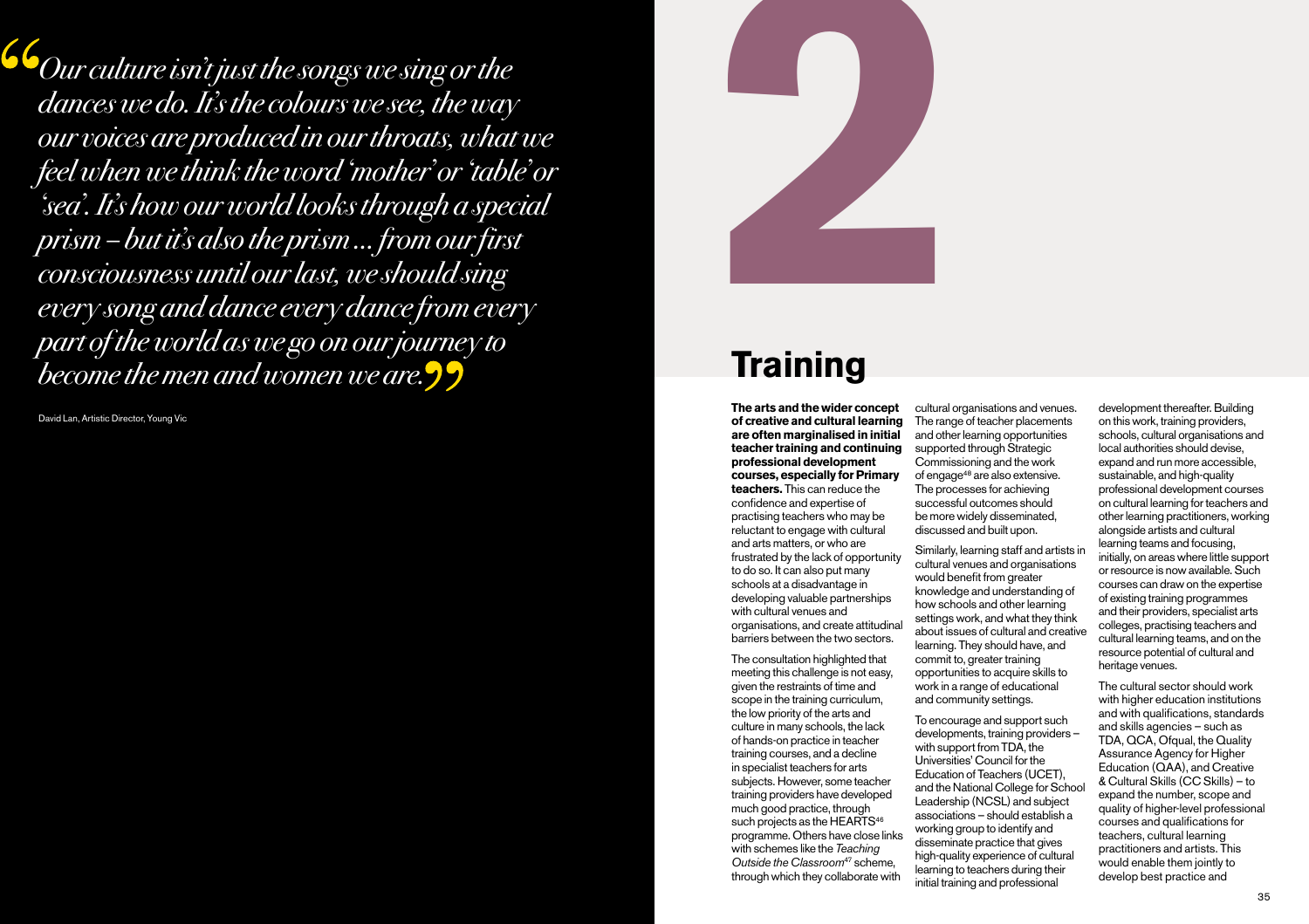**Culture and arts are the best tools we have to** understand ourselves and others, to comprehend humanity as a whole, to appreciate its beauty and forgive its weaknesses.



innovative programmes in schools and cultural organisations.

**In addition, teachers should be offered a 'cultural entitlement', starting during their initial training and continuing through the first five years of their career**. Training providers, schools and cultural organisations would underwrite the entitlement by allocating time and resources to opportunities for working in a cultural organisation; for engaging in professional development, research, and sabbaticals; and for creative activities such as performing, composing, writing and making. Alongside this entitlement, all teaching and support staff in a school or college should be offered regular cultural opportunities with local, regional and national cultural and heritage organisations and venues.

DCSF and DCMS should consider underpinning these initiatives by establishing or re-designating existing funding streams to support joint continuing professional development programmes for teachers, artists and cultural learning practitioners to create a 'community of practice'.

#### **RECOMMENDATIONS**

**Teacher training providers, supported by professional bodies and subject associations, should:** 

 $\blacksquare$  establish a working group to identify and disseminate practice that gives teachers high-quality experience of cultural learning during their training

collaborate with schools, cultural organisations and local authorities to devise, expand and run more accessible and sustainable high-quality professional development courses on cultural learning for teachers and other learning practitioners, particularly in parts of the country where few development opportunities are available.

#### **The cultural sector should:**

**Work with higher education** institutions and with qualifications. standards and skills agencies to expand the number, scope and quality of higher-level professional courses and qualifications for teachers, cultural learning practitioners and artists, to enable them jointly to develop best practice and innovative programmes

seek to offer a 'cultural entitlement' to teachers, starting during their initial training and continuing through the first five years of their career

seek to offer all teaching and support staff in schools and colleges regular cultural opportunities, at a local, regional and national level, in association with local, regional and national cultural and heritage organisations and venues.

#### **Training providers and schools should:**

**allocate time and resources** to opportunities for working in a cultural organisation; for engaging in professional development, research, and sabbaticals; and for creative activities such as performing, composing, writing and making.

#### **DCSF and DCMS should:**

**underpin these initiatives by** establishing or re-designating existing dedicated funding streams to support joint professional development programmes for teachers and cultural learning practitioners to create a 'community of practice'.

# **Innovation in practice**

The consultation showed some support for greater recognition of cultural learning and the raising of standards and setting of benchmarks, and particularly the dissemination of innovative practice in cultural learning provision. But debate continues about how best to achieve this. Imposing targets, formulaic models of delivery and evaluation, or centralised monitoring of progress are often seen as unreliable and counter-productive.

Such advocacy should be supported, and legitimised, by formal cross-sector collaboration. For example, a range of educational and cultural bodies, such as MLA, NIACE, QCA and the Specialist Schools and

Academies Trust (SSAT), have developed models to evaluate learning projects and assess quality and professionalism. These, and other, policy bodies might work together to review tried-and-tested models for evaluation and for increasing quality, such as MLA's *Inspiring Learning for All* scheme, to enable them to be recognised, adapted and taken up more widely across the sectors. A similar exercise might be carried out to agree and disseminate recommended standards or benchmarks, based on practitioner experience and best practice through their projects and programmes in order to support the more effective development of cultural learning.

Finally, policy and funding bodies might also devise a joint code of practice that sets out agreed principles and values, recommended processes and practices for cultural learning. Such a code should embrace the diverse forms of provision, encourage innovation, and support learner involvement in decision-making, while avoiding rigidity or over-prescription. The overriding aim and value of such a code should be to increase cross-sector understanding and the adoption of successful models, and to encourage wider collaboration that enables the two sectors to 'talk the same language' and increase shared understanding.

**Preferred approaches suggested by the consultation include a programme of advocacy to raise the profile and status of cultural learning, and to encourage increased cross-sector networking; more effective and sustained spreading of the practice that is successful in schools and other learning settings; and greater sharing of practice and peer reviewing between cultural practitioners, teachers and others in learning settings.**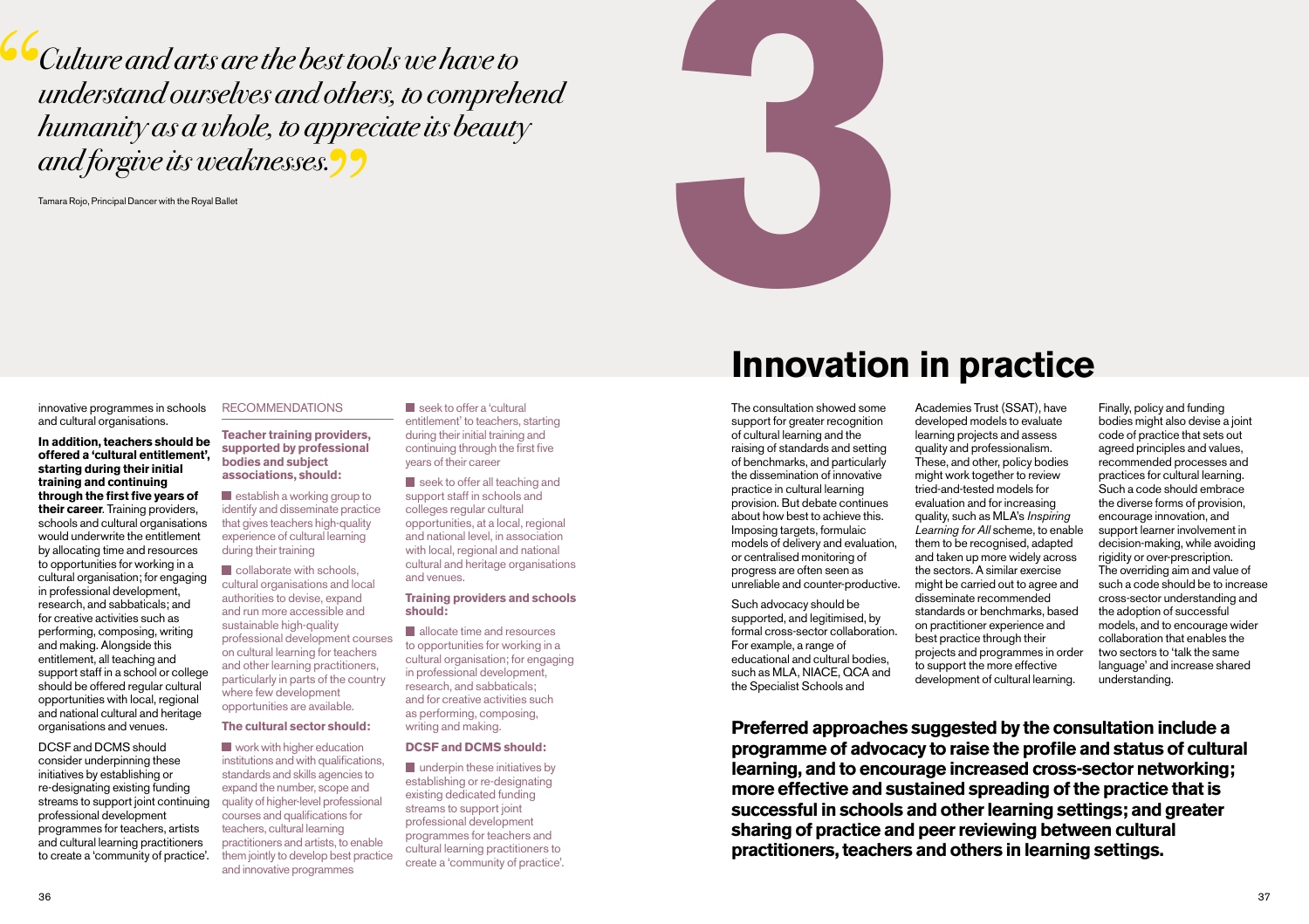Culture, heritage and the natural world help to inspire us, engage our minds and open our eyes to new horizons … We welcome this report as it helps to identify ways to strengthen and value cultural learning for the benefits it brings to individuals and to society.

Dame Fiona Reynolds, Director-General, The National Trust

Detailed national and international research, together with reliable evidence about the performance and processes of cultural learning in the cultural and learning sectors, are part of the foundation of developing high-quality and innovative practice. The current situation reveals the existence of gaps in the research and evidence base, together with poor analysis, dissemination, and discussion of research results and existing evidence. There is no single archival source for such work. Policy and funding bodies in the cultural and learning sectors, including higher education, should agree and commission independent and robust research programmes to enlarge, coordinate and consolidate the required evidence base on which to decide the state and progress of, and training needs for, cultural learning.

#### **RECOMMENDATIONS**

#### **Cultural and education policy bodies should:**

**Work together to review tried**and-tested models for evaluation and increasing quality, such as MLA's *Inspiring Learning for*  All scheme, to enable them to be recognised, adapted and taken up more widely across the two sectors

agree and disseminate recommended standards or benchmarks, based on their accumulation of practitioner experience and best practice through their programmes and projects, in order to support the more effective development of cultural learning

agree and recommend principles, processes and practices for cultural learning which embrace the diverse forms of provision, encourage innovation and inclusion, and support learner involvement in decision-making across the sectors

**Commission independent and** robust research to enlarge and consolidate the evidence base required to make decisions about the on-going state and progress of, and training needs for, cultural learning.

Cultural experiences are about life itself, prompting us to think differently and to respond with our whole being. They are not only life-enhancing, they can be life-changing.

> Anne Wood, Children's television producer – producer of *Teletubbies* and *In the Night Garden*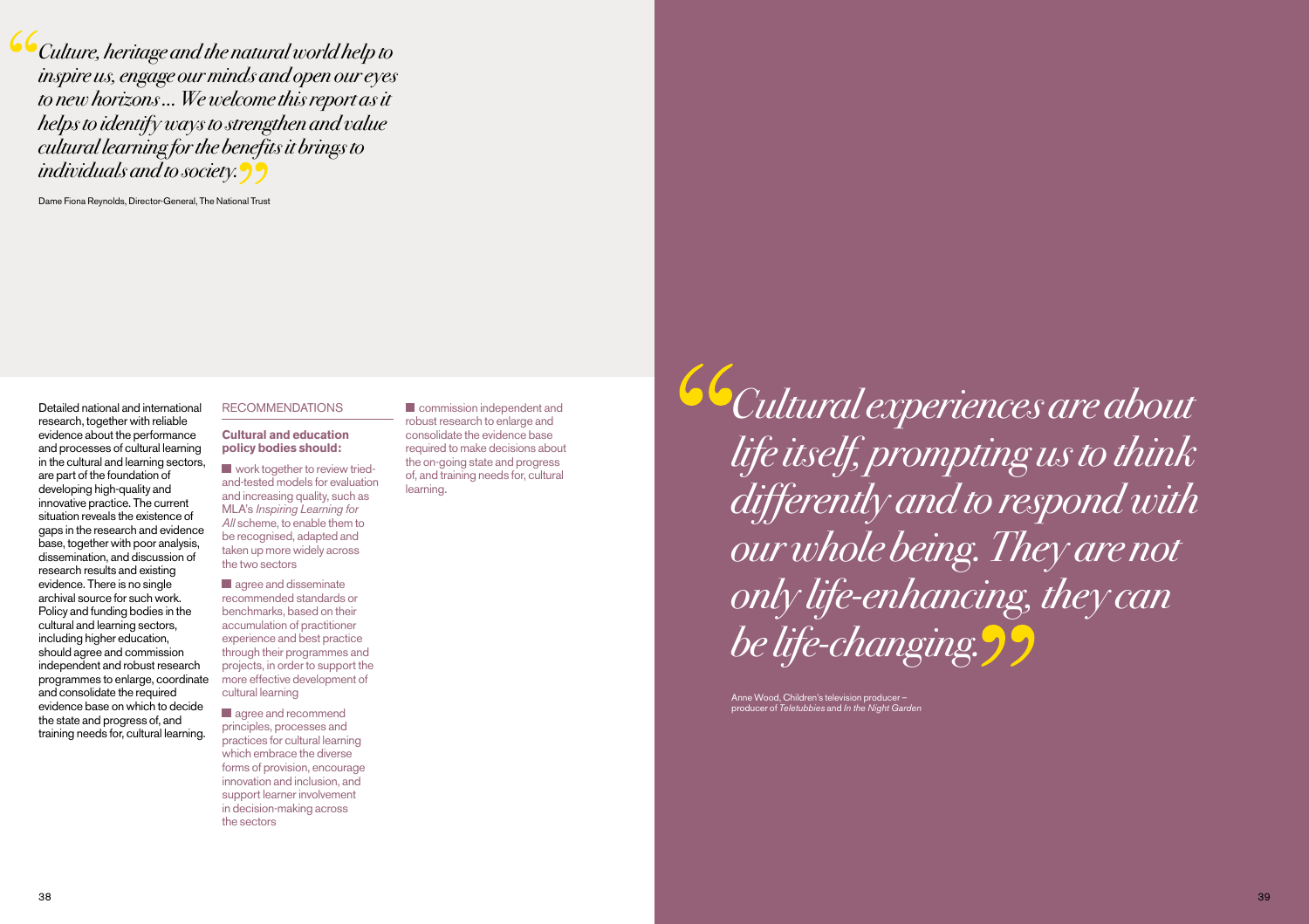

# Go I'm telling you, theatre is better than  $TV$

Doreen, aged 9, following a school visit to the Unicorn Theatre for Children



# **Funding**

Many public and private funders support and evaluate cultural and creative learning projects and programmes. Funding that is specifically earmarked for cultural learning can be a useful catalyst for internal change in schools and cultural organisations.

The consultation revealed that, as a result of the government's continuing commitment to culture and creativity, and the resulting range of initiatives, Primary and Secondary schools tend to have access to larger, more flexible and more diverse funds than most cultural organisations with which to support cultural learning activities. These range from their core budgets to funding from such initiatives as Creative Partnerships.

None the less, some schools remain unable or unwilling to allocate sufficient funding, time or expertise for cultural learning; after all, core budgets have to be distributed across a broad range of curriculum commitments. Also, there can be confusion or lack of awareness about the resources that are on offer.

For whatever reason, it appears that schools can often feel constrained in giving high priority to cultural learning opportunities. **In an economic downturn, funding needs to be protected or ring-fenced to enable cultural learning opportunities** 

**to thrive**. The current climate calls for a higher profile for, and greater coordination of, funding sources through, for example, central government grants and local authority Children's Services initiatives.

The consultation also highlighted a range of funding issues for cultural learning in cultural organisations and venues. For example, funders adopting short-term funding interests and criteria to support learning programmes can limit their success and longer-term impact. Second, a desire for innovation or 'novelty' by some funders can frustrate the drive for coherence, sustainability and effectiveness by those being funded. Third, focusing on numbers reached by a project can take precedence over the quality of work – and this in turn can narrow the vision of projects, and reduce risk-taking and innovation by practitioners and learners alike.

A better balance is needed between the two perceptions of success (numbers and excellence), as highlighted in the McMaster Report, *Supporting Excellence*  in the Arts.<sup>49</sup> Finally, some cultural organisations are themselves reluctant to develop more innovative programmes, often lagging behind the ambitions of funders.

The consultation also showed that while there has to be a sufficient level of funding for cultural learning activities, the criteria for allocating funding can often be just as critical – if not more so. For example, respondents in both learning and cultural sectors called for funding bodies, including government, to develop appropriate funding models that are both long-term and support cross-sector collaboration. Funding criteria should encourage – and where appropriate, require – cultural and learning organisations and institutions to work together in more sustained ways to better support the delivery of the cultural entitlement. They should enable high-quality cultural learning providers across both sectors to work with those organisations and learning settings which are themselves unable to

#### draw on sufficient expertise, whose provision is limited, of poor quality, geographically inaccessible, or where there is little interest in cultural learning opportunities. And finally, they should support appropriate processes involving learners in decision-making on policies for, and content of, learning provision.

#### Recommendations

**Funding bodies, including government, should:** 

develop dedicated long-term funding models that encourage and support sustained collaborations between cultural organisations and learning institutions and settings

 $\blacksquare$  increase the level of funding sources dedicated to supporting cultural learning providers in highquality engagement with schools and learning settings where provision is limited, of poor quality, or geographically inaccessible.

## **Leadership**

**The consultation made clear that it is time to take a lead on cultural learning**. The value of good leadership is widely recognised as a key aspect of improving schools, enhancing the skills and experience of teachers and other practitioners to fulfil learners' needs and aspirations. Agencies developing leadership skills, such as NCSL, the Centre for Excellence in Leadership (CEL), Future Leaders<sup>50</sup> and Teach First.<sup>51</sup> have the potential to introduce a greater cultural learning element in their leadership training courses, particularly in such areas as curriculum innovation and personalised learning.

Effective leadership for cultural learning requires commitment from the top. However, the proportion of senior managers in cultural organisations with an educational background or expertise varies greatly between organisations, and between types of artforms. Putting this right calls for a multi-strand approach to increase the leadership skills of learning practitioners; to enable cultural leaders to champion the role and potential of learning,

whatever their specific responsibility; and to ensure that the learning function is properly represented at senior management and board levels. Beyond cultural organisations, well-known and respected national and regional figures from diverse parts of the cultural and education worlds can act as advocates for cultural learning, complementing the success of music champions.

Through such initiatives as the *Clore Leadership Programme* and the ACE/CC Skills/MLA *Cultural Leadership Programme*, the cultural sector is recognising more widely the value of appointing educational and cultural leaders to senior staff and board positions.The leadership skills for such roles include advocating on behalf of cultural learning; encouraging a wider commitment and collaborative approach to learning in their institution or organisation; facilitating partnerships between cultural organisations and learning settings; identifying and promoting suitable models of good practice; exploring and realising the potential of technology and new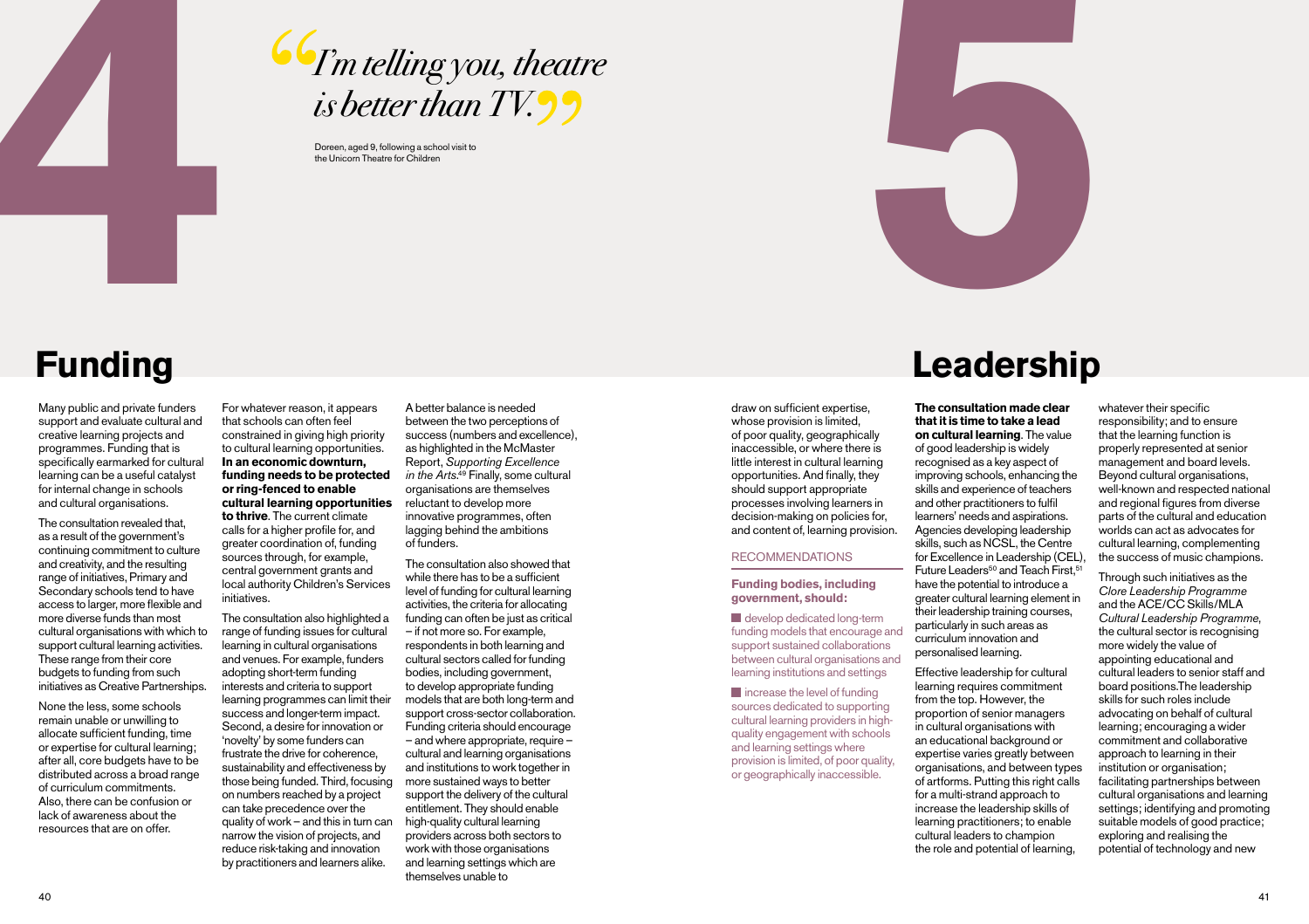

We want to see an active confederation of cultural and educational stakeholders collaborating in putting the case more effectively, working with existing structures and creating new ones if necessary. And there is no time to lose.

Dr Maggie Atkinson, Tony Hall, Michael Morpurgo

media to promote cultural learning and increase its accessibility to many more learners; encouraging new ideas; understanding how people learn, and the value of cultural learning; and engaging with local communities in order to meet their learning needs in a range of contexts and locations.

At the same time, schools and other learning settings can appoint more people from the cultural and heritage sectors to act as governors, trustees, mentors and role models for staff, learners, and parents.

To advance the step-change required in leadership development, cultural and educational leadership programmes will need to incorporate and promote leadership skills for cultural learning as a core, and valued, element in their work.

#### **RECOMMENDATIONS**

#### **Cultural organisations should:**

recognise and take advantage of the value of appointing more educational leaders to senior staff and board positions.

#### **Schools and other learning settings should:**

**appoint more people from the** cultural sector to act as governors, trustees, mentors and role models for staff, learners, and parents.

#### **Cultural organisations and educational institutions should:**

**Now** work together to identify and support well-known and respected national and regional figures from both sectors to act as advocates for cultural learning.

#### **Cultural and educational leadership programmes should:**

**incorporate and promote** cultural learning leadership skills as a core, and valued, element of their training.

# **A Cultural Learning Alliance**

In order to lead on the advocacy and action set out above, key people and organisations in the learning and cultural sectors should join together to form an independent Cultural Learning Alliance, for a time-limited period, to develop and advocate for a coherent national strategy for cultural learning. They would work alongside the main cultural and learning bodies, the relevant government departments and their national agencies, and regional and local government agencies responsible for children's services.

Such an Alliance could act, and encourage others to act, to:

agree, promote and implement a universal entitlement to cultural learning experiences and progression

 $\blacksquare$  help develop and promote shared standards or benchmarks, and a common language and understanding compatible with the range of formal and informal cultural learning settings

 $\blacksquare$  encourage diversity, inclusion and innovation in cultural learning open up more cultural learning opportunities within and beyond schools and other formal learning settings, promoting the potential of new technologies to increase such opportunities and reach a wider constituency of learners

**lobby for clearer funding** criteria, as well as longer-term and sustainable funding and agreements that better help to achieve an equitable cultural entitlement for all learners

support brokering and networking processes, at local and regional levels, that develop and sustain collaborations within and across sectors, especially in areas of sparse provision

 $\blacksquare$  facilitate the setting up of an independent and robust research programme to provide an evidence base for cultural learning

 $\blacksquare$  identify, promote and establish mechanisms by which the voice of the learner can become part of the decision-making processes for cultural learning policies and provision

encourage more cultural learning opportunities in the initial training and continuing professional development of teachers, artists, cultural learning teams, and others working with learners in both formal and informal situations

 $\blacksquare$  gain recognition and support for cultural learning from learning and cultural organisations themselves, from government and its relevant agencies, from learners of all ages, and from cultural and learning practitioners and entrepreneurs within the cultural and creative industries.

#### Recommendations

Key people and organisations in the learning and cultural sectors should come together to form a time-limited Cultural Learning Alliance. The Alliance would advocate for a coherent national strategy for cultural learning across the education and cultural sectors, based on the above recommendations; and develop and consult on a small number of compelling new ideas for delivery, inspired by the findings of this report.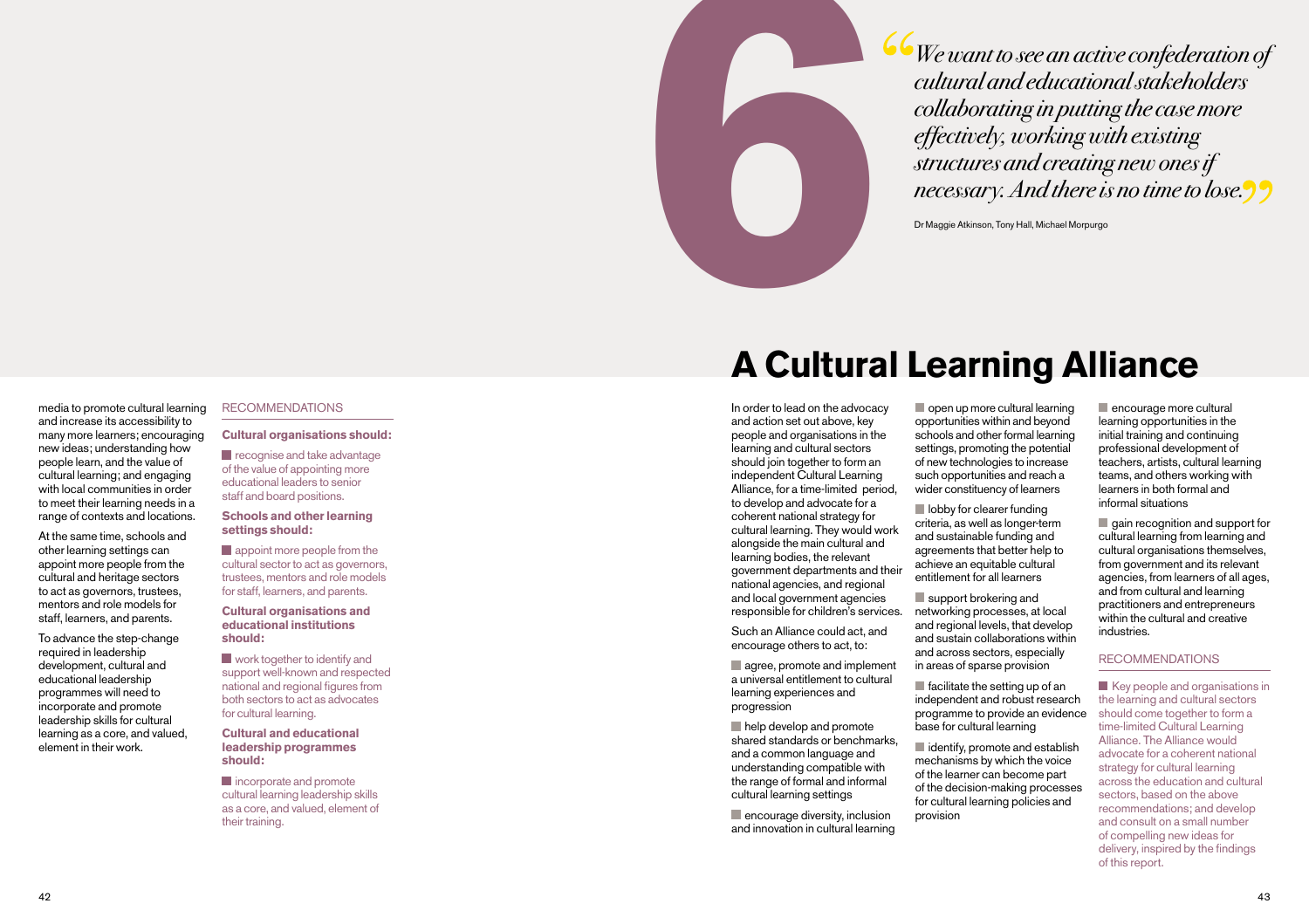#### **Culture and Learning Steering Group**

#### **Acknowledgements**

- 1 See 'Cultural Learning research' in the Research section of the Clore Duffield Foundation website: www.cloreduffield.org.uk
- 2 *Find Your Talent* is being piloted in ten pathfinder areas across England, offering children and young people regular involvement with arts and culture both in and out of school: www.findyourtalent.org
- 3 For details of the "most fundamental review of the Primary curriculum for a decade" now underway, and of the new Secondary curriculum introduced in September 2008, visit the QCA website: www.curriculum.qca.org.uk
- 4 'Major Reforms To School Accountability Including An End To Compulsory National Tests For Fourteen Year Olds …', DCSF Press Release, 14 October 2008: www.dcsf.gov.uk
- 5 DCMS and ACE launched the national young people's Arts Awards – October 2005: www.artsaward.org.uk. For more recent developments, see the Creative & Cultural Skills website: www.ccskills. org.uk/Qualifications
- 6 The Manifesto for *Learning Outside the Classroom* was launched in November 2006: www.lotc.org.uk
- 7 www.dcsf.gov.uk/publications/ extendedschools
- 8 *Creative Britain: New Talents for a New Economy, a strategy document for the Creative Industries,* led by DCMS in partnership with BERR and DIUS and published in February 2008: www.culture.gov.uk/reference\_library/ publications/3572.aspx
- 9 A variation on the Demos report's definition of cultural learning, by a music organisation
- 10 www.culture.gov.uk/reference\_library/ publications/3524.aspx
- 11 www.culture.gov.uk/pdf/naccce.pdf
- 12 www.mla.gov.uk/about/region/~/media/ Files/pdf/2008/SE\_resources\_ museums\_libraries\_archives
- 13 Education Reform Act 1988: www.opsi.gov.uk/acts/acts1988/ukpga\_ 19880040\_en\_1
- 14 Joint DCMS/DCSF press release, 13 February 2008: www.culture.gov.uk/ reference\_library/media\_releases/ 2150.aspx

15 *Find Your Talent* prospectus: www. findyourtalent.org/pdf/prospectus.pdf

16 www.creative-partnerships.com/ how-we-work/about-cp/ – data correct as at December 2008

- 17 In March 2005, DCMS announced the establishment of three Cultural Hubs, benefiting from £1.5m of Arts Council funding per year and to be managed locally by a Steering Group involving Arts Council England, the Museums, Libraries and Archives Council, the relevant Local Education Authority and the Specialist Schools Trust: www.culture.gov.uk/reference\_library/ media\_releases/3008.aspx
- 18 www.standards.dfes.gov.uk/specialist schools/what\_are – data correct as at December 2008
- 19 Note that these are questions raised in the consultation, not statements of facts. For example, it should be noted that the percentage for Secondary schools is more than 30%
- 20 www.artsaward.org.uk
- 21 www.partnershipsforschools.org.uk
- 22 www.curriculum.qca.org.uk
- 23 www.thersa.org/projects/education/ opening-minds – data correct as at December 2008
- 24 www.musicalfutures.org.uk data correct as at December 2008
- 25 www.curriculum.qca.org.uk
- 26 www.standards.dfes.gov.uk/eyfs 27 www.lotc.org.uk
- 28 www.ygt.dcsf.gov.uk
- 29 www.dcsf.gov.uk/mds
- 30 www.dcsf.gov.uk/14-19/
- 31 *Creative Britain: New Talents for a New Economy, a strategy document for the Creative Industries,* led by the DCMS in partnership with BERR and DIUS and published in February 2008: www.culture.gov.uk/reference\_library/ publications/3572.aspx
- 32 www.ccskills.org.uk/creative apprenticeships/tabid/82/default.aspx
- 33 www.musicmanifesto.co.uk 34 www.cbso.co.uk/?page=resources/ BuildingOnExcellence-Orchestras ForThe21stCentury.pdf
- 35 www.culture.gov.uk/images/ publications/VoluntaryArtsreport.pdf
- 36 http://archive.niace.org.uk/Organisation/ Advocacy/Libraries/Resource.htm
- 37 *Informal Adult Education: shaping the way ahead*, DIUS, January 2008: http://www.dius.gov.uk/publications
- 38 "Between 2008 and 2011 DCMS and DCSF will allocate £13.1 million to support the education work of England's museums and galleries. This new funding builds on the previous investment by DCMS and DCSF to support museum and gallery education in the past two years and will complement the education work of the Renaissance in the Regions programme." Quoted in 'Young people to get five hours of culture a week – £135m funding boost announced', Joint DCMS/ DCSF Press Release, 13 February 2008: www.culture.gov.uk/reference\_library/ media\_releases/2150.aspx
- 39 www.mla.gov.uk/what/programmes/ renaissance
- 40 www.inspiringlearningforall.gov.uk
- 41 HLF, 2008 (data covering period April 1994 to March 2008)
- 42 See *Space for Learning: A Handbook for Education Spaces in Museums, Heritage Sites and Discovery Centres* published 2004: www.cloreduffield.org.uk
- 43 *Performing Arts Organisations and Education: a Role for Boards*, *PAE*back, April 2007: www.phf.org.uk
- 44 www.mlalondon.org.uk/priorities/index. cfm?NavigationID=306
- 45 www.dcsf.gov.uk/childrensplan/ downloads/The\_Childrens\_Plan.pdf
- 46 www.nfer.ac.uk/latest-news/pressreleases/hearts--putting-the-arts-intoteacher-training.cfm
- 47 www.teachingoutsidetheclassroom.com
- 48 engage is the National Association for Gallery Education: www.engage.org
- 49 http://www.culture.gov.uk/reference\_ library/publications/3577.aspx
- 50 www.future-leaders.org.uk
- 51 www.teachfirst.org.uk

**David Anderson** (Victoria & Albert Museum) – *joined 2008* **Sally Bacon**, Chair (Clore Duffield Foundation) **Paul Collard** (Chief Executive, Creativity, Culture and Education) – *joined 2008* **Jane Drabble** (*PAE*back, alternating with Margaret Maden) – *joined 2008* **Laura Gander-Howe** (Arts Council England) – *joined 2008* **Hilary Hodgson** (Esmée Fairbairn Foundation) – *from February 2008* **Amanda Jones** (Esmée Fairbairn Foundation) – *until February 2008* **Patricia Lankester** (Specialist Adviser to the Clore Duffield Foundation) **Tony Lyng** (Consultant Headteacher, Secondary Transformation team Advisory Services, Kent) **Margaret Maden** (*PAE*back, alternating with Jane Drabble) – *joined 2008* **Sandy Nairne** (National Portrait Gallery) **Maggie Semple** (The Experience Corps) **Pauline Tambling** (Creative & Cultural Skills) **Katherine Zeserson** (The Sage, Gateshead) – *joined 2008*

The Culture and Learning Consortium and Steering Group would like to thank all those who commented on various drafts of this report, in particular: Rob Elkington, Joe Hallgarten, Alice King-Farlow and James Stephens.

In particular, we would like to acknowledge the vital contribution of Rick Rogers, this publication's author, who died suddenly shortly after completing a final draft. This is Rick's last published work.

#### **Rick Rogers: 26 April 1945 to 19 October 2008**

Rick Rogers was a writer, journalist, researcher and consultant specialising in the arts and education. As an education journalist, he worked for *The Guardian*, *The TES*, *New Statesman*, and others. Latterly he worked primarily with arts organisations, foundations and government departments on research, policy and practice. He worked across the artforms, but had a special love of music. His music-related activity included a guide on how to train and work as a teacher of music, and various reports for Youth Music, as well as a hugely significant contribution to the Music Manifesto recommendations report. In the words of Music Manifesto Champion, Marc Jaffrey: "Rick was commended for his wisdom and contribution by the Music Manifesto steering group and the government. Without him, the campaign would not have had such impact, and we are all the poorer as a result of his passing."

Rick wrote reports for many organisations including the Department for Children, Schools and Families, the Higher Education Funding Council for England and the Esmée Fairbairn Foundation. He worked for the Clore Duffield Foundation regularly over an eight-year period, writing several research documents, and particularly those connected to Artworks, The Young Artists of the Year Awards: *Space for Art, The Big Sink,* and *Space for Learning* were all his.

Rick will be remembered by those who worked with him as a warm, kind, gentle soul, with a sharp intellect and a quiet but brilliantly quick wit. He was a rare creature in being a writer without ego, happy to embrace comments from all quarters. Tom Stoppard once wrote that "Words … are innocent, neutral, precise, standing for this, defining that, meaning the other, so if you look after them you can build bridges across incomprehension and chaos … They deserve respect. If you get the right ones in the right order, you can nudge the world a little or make a poem which children will speak for you when you're dead." On behalf of the Culture and Learning Consortium, Rick constructed meaning and direction out of a big, complex and important consultation. This report is his poem: we wish it the fairest of winds in nudging the world a little.